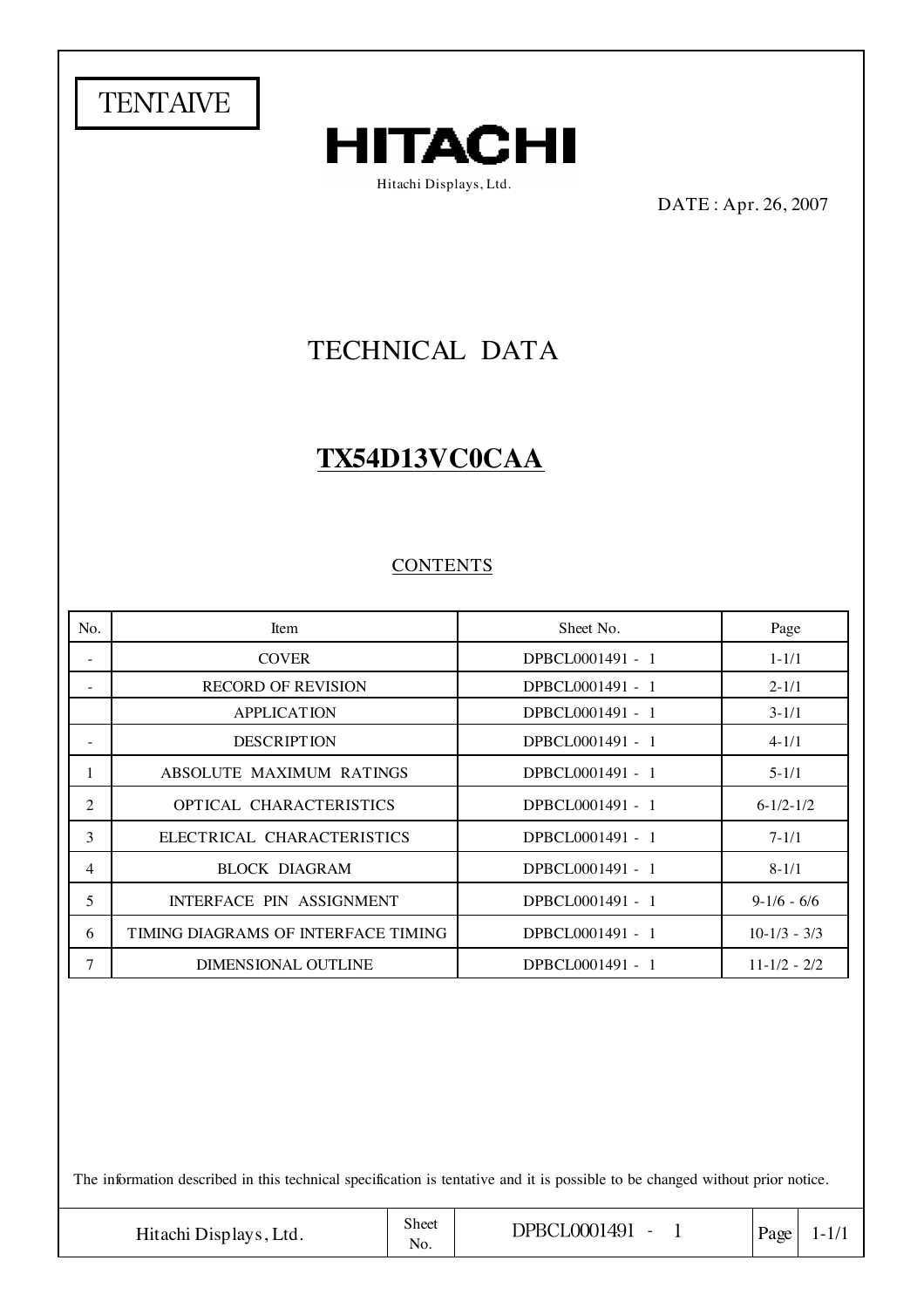# **RECORD OF REVISION**

|                        | The upper section : Before revision<br>The lower section : After revision<br>Date |           |              | Summary            |                  |      |           |
|------------------------|-----------------------------------------------------------------------------------|-----------|--------------|--------------------|------------------|------|-----------|
|                        |                                                                                   | Sheet No. |              | Page               |                  |      |           |
|                        |                                                                                   |           |              |                    |                  |      |           |
|                        |                                                                                   |           |              |                    |                  |      |           |
|                        |                                                                                   |           |              |                    |                  |      |           |
|                        |                                                                                   |           |              |                    |                  |      |           |
|                        |                                                                                   |           |              |                    |                  |      |           |
|                        |                                                                                   |           |              |                    |                  |      |           |
|                        |                                                                                   |           |              |                    |                  |      |           |
|                        |                                                                                   |           |              |                    |                  |      |           |
|                        |                                                                                   |           |              |                    |                  |      |           |
|                        |                                                                                   |           |              |                    |                  |      |           |
|                        |                                                                                   |           |              |                    |                  |      |           |
|                        |                                                                                   |           |              |                    |                  |      |           |
|                        |                                                                                   |           |              |                    |                  |      |           |
|                        |                                                                                   |           |              |                    |                  |      |           |
|                        |                                                                                   |           |              |                    |                  |      |           |
|                        |                                                                                   |           |              |                    |                  |      |           |
|                        |                                                                                   |           |              |                    |                  |      |           |
|                        |                                                                                   |           |              |                    |                  |      |           |
|                        |                                                                                   |           |              |                    |                  |      |           |
|                        |                                                                                   |           |              |                    |                  |      |           |
|                        |                                                                                   |           |              |                    |                  |      |           |
|                        |                                                                                   |           |              |                    |                  |      |           |
|                        |                                                                                   |           |              |                    |                  |      |           |
|                        |                                                                                   |           |              |                    |                  |      |           |
|                        |                                                                                   |           |              |                    |                  |      |           |
|                        |                                                                                   |           |              |                    |                  |      |           |
|                        |                                                                                   |           |              |                    |                  |      |           |
|                        |                                                                                   |           |              |                    |                  |      |           |
|                        |                                                                                   |           |              |                    |                  |      |           |
|                        |                                                                                   |           |              |                    |                  |      |           |
|                        |                                                                                   |           |              |                    |                  |      |           |
|                        |                                                                                   |           |              |                    |                  |      |           |
|                        |                                                                                   |           |              |                    |                  |      |           |
|                        |                                                                                   |           |              |                    |                  |      |           |
|                        |                                                                                   |           |              |                    |                  |      |           |
|                        |                                                                                   |           |              |                    |                  |      |           |
|                        |                                                                                   |           |              |                    |                  |      |           |
|                        |                                                                                   |           |              |                    |                  |      |           |
|                        |                                                                                   |           |              |                    |                  |      |           |
|                        |                                                                                   |           |              |                    |                  |      |           |
| Hitachi Displays, Ltd. |                                                                                   | Date      | Apr. 26 2007 | Sheet<br>$\rm No.$ | DPBCL0001491 - 1 | Page | $2 - 1/1$ |
|                        |                                                                                   |           |              |                    |                  |      |           |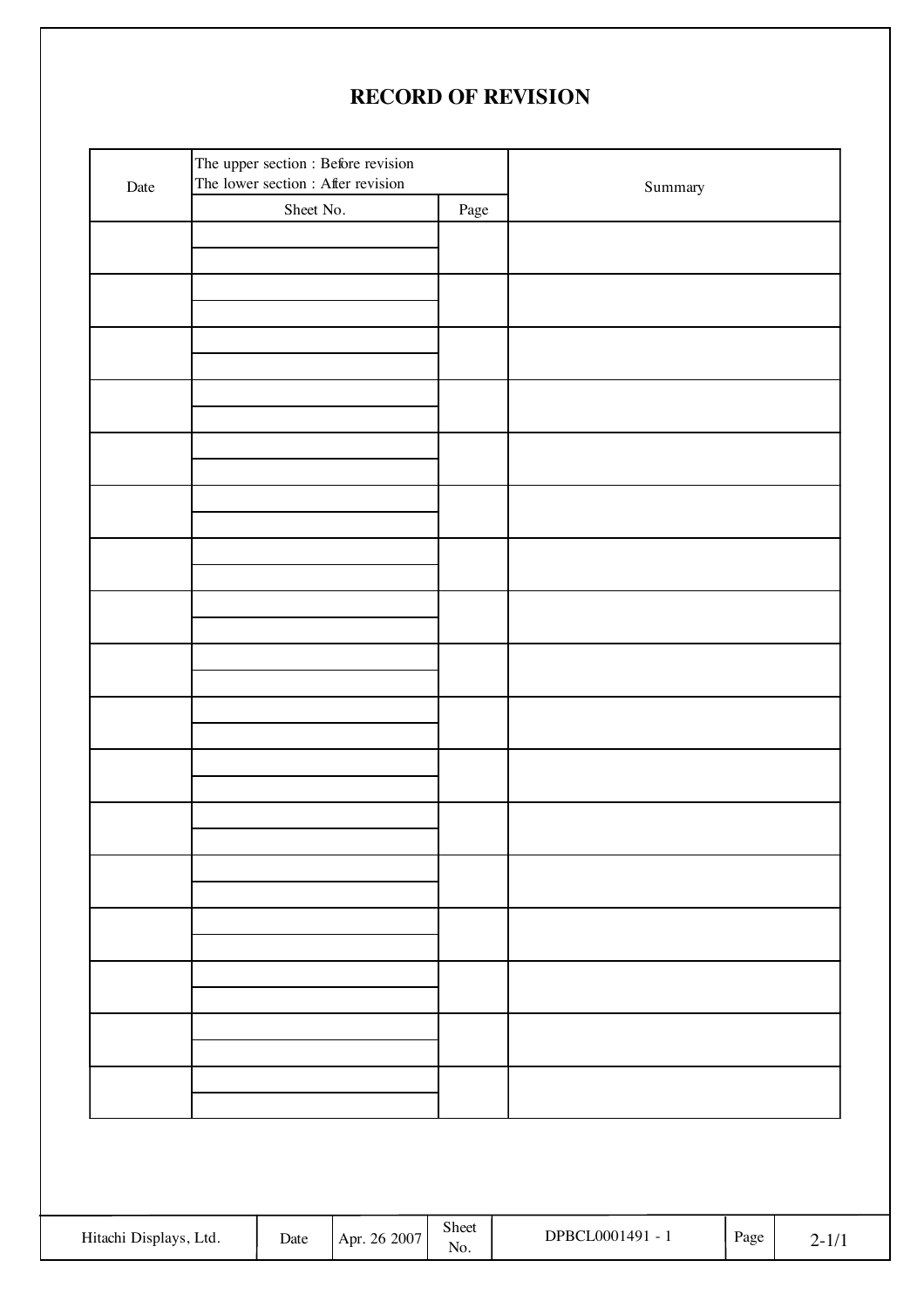#### **APPLICATION**

In the case of applying this product for such as control and safey device of transportation facilities (airplane, train, automobile, ship, etc), equipments aiming for rescue and security, and the other safety related devices which should secure higher reliability and safety, please make it sure that proper countermeasure such as fail-safe functions and enough system design for the protection are mandatory.

Please do not apply this product for equipments or devices which need exceedingly high reliability, such as aerospace applications, telecommunication facilities (trunk lines), nuclear related equipments or plants, and critical life support devices or applications. Usage style of this product is limited to Landscape mode. Optical characteristics mentioned in this spec. sheet is applied for only initial stage after delivery, and the characteristics will be changed by long time usage. Reliability of this product is secured as normal office use.

| Hitachi Displays, Ltd. | Date | Apr. 26 2007 | Sheet<br>No. | DPBCL0001491 - | Page | $1 - 1$ |
|------------------------|------|--------------|--------------|----------------|------|---------|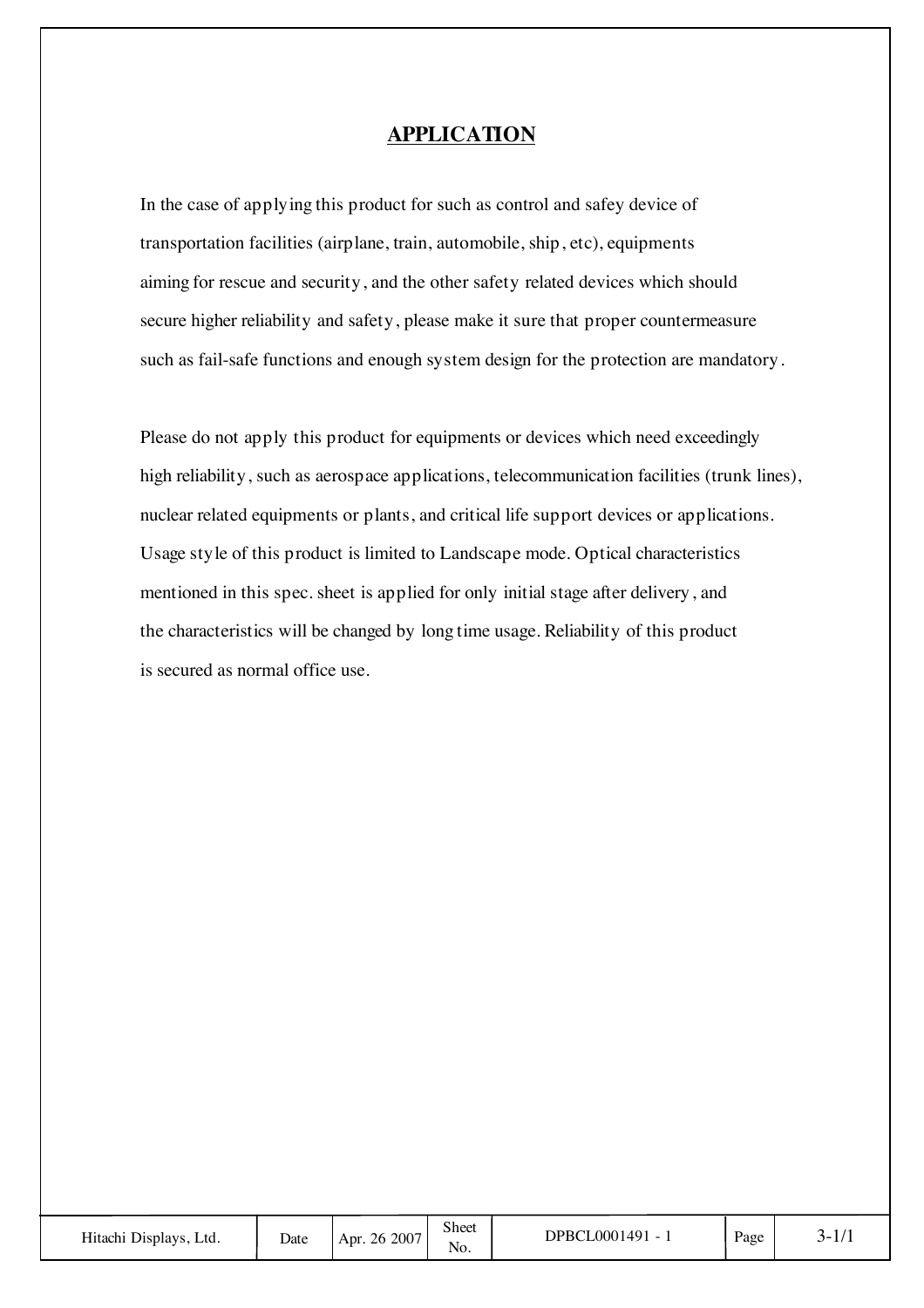# **DESCRIPTION**

The following specifications are applied to the following Super-TFT module.

Note : Inverter for back light unit is not built in this module.

#### **Product Name : TX54D13VC0CAA**

# **General Specifications**

| Effective Display Area         |      | : $(H)432.0 \times (V)324.0$               |              | (mm) |                                                            |      |           |
|--------------------------------|------|--------------------------------------------|--------------|------|------------------------------------------------------------|------|-----------|
| Number of Pixels               |      | : $(H)1,600 \times (V)1,200$               |              |      | (pixels)                                                   |      |           |
| Pixel Pitch                    |      | : $(H)0.270 \times (V)0.270$               |              |      | (mm)                                                       |      |           |
| <b>Color Pixel Arrangement</b> |      | : R+G+B Vertical Stripe                    |              |      |                                                            |      |           |
| Display Mode                   |      | : Transmissive Mode<br>Normally Black Mode |              |      |                                                            |      |           |
| Top Polarizer Type             |      | : Anti-glare                               |              |      |                                                            |      |           |
| Number of Colors               |      | : 16,777,216 colors                        |              |      |                                                            |      |           |
| Viewing Angle Range            |      | : Super Wide Version                       |              |      |                                                            |      |           |
| Input Signal                   |      |                                            |              |      | : 2-channel LVDS (LVDS:Low Voltage Differential Signaling) |      |           |
| <b>Back Light</b>              |      | : 6 pcs. of CCFL                           |              |      |                                                            |      |           |
| <b>External Dimensions</b>     |      | : (H)460.6 $\times$ (V)362 $\times$ (t)25  |              |      | (mm)                                                       |      |           |
| Weight                         |      | : Max. $4,000(g)$                          |              |      | (Typ. 3,450(g))                                            |      |           |
|                                |      |                                            |              |      |                                                            |      |           |
| Hitachi Displays, Ltd.         | Date | Apr. 26 2007                               | Sheet<br>No. |      | DPBCL0001491 - 1                                           | Page | $4 - 1/1$ |
|                                |      |                                            |              |      |                                                            |      |           |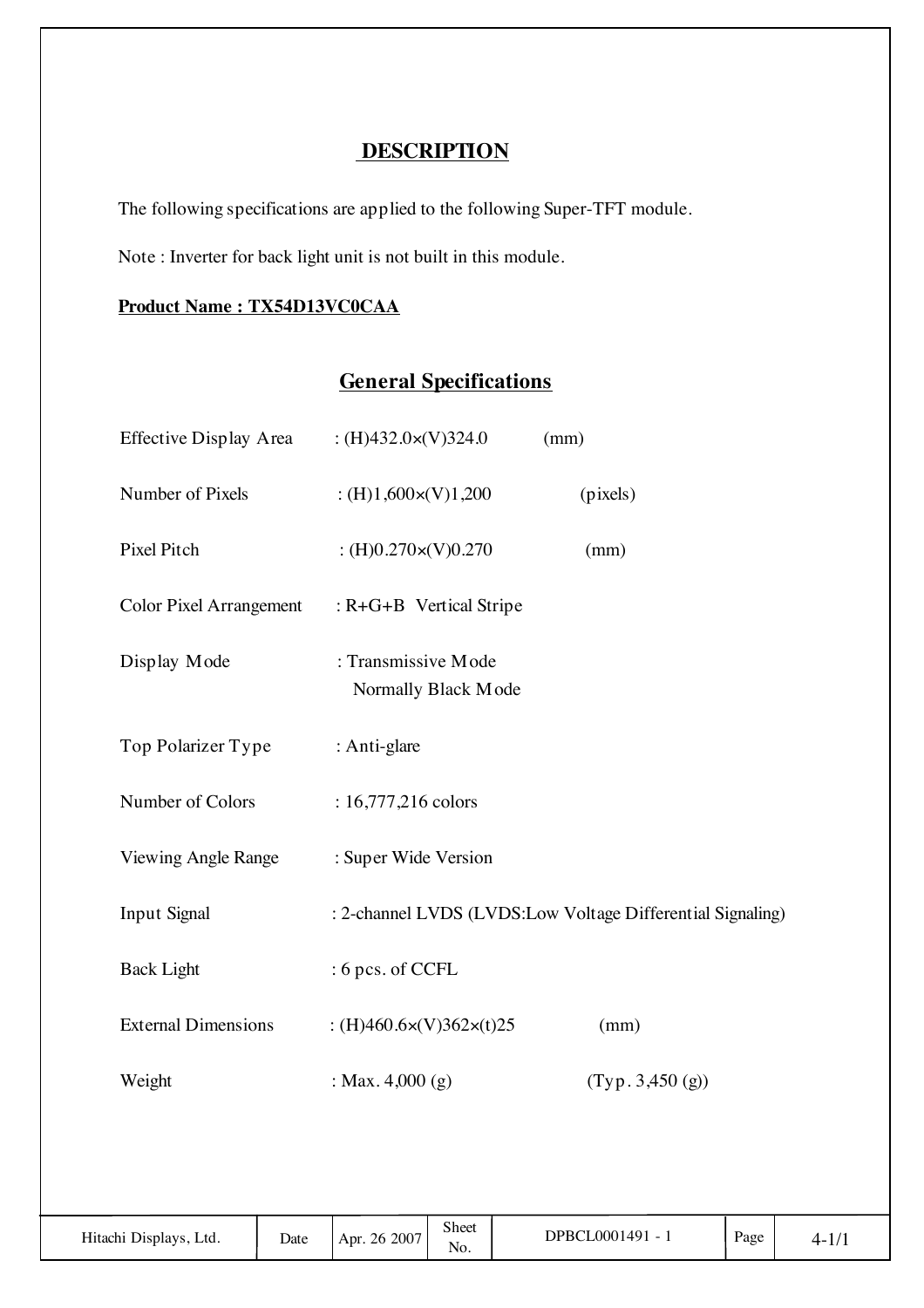# **1. ABSOLUTE MAXIMUM RATINGS**

|                                       |                | Operating |       | Storage        | Unit         | Note |
|---------------------------------------|----------------|-----------|-------|----------------|--------------|------|
| <b>ITEM</b>                           | Min.           | Max.      | Min.  | Max.           |              |      |
| Temperature                           | 0              | 50        | $-20$ | 60             | $^{\circ}C$  | 1)   |
| Humidity                              |                |           |       |                | %RH          | 1)   |
| Vibration                             |                | 4.9(0.5G) |       | 14.7(1.5G)     | $m/s$ 2      | 3)   |
| Shock                                 |                | 29.4(3G)  |       | 294 (30G)      | $m/s$ 2      | 4)   |
| Corrosive Gas                         | Not Acceptable |           |       | Not Acceptable |              |      |
| Illumination at<br><b>LCD</b> Surface |                | 50,000    |       | 50,000         | $\mathbf{I}$ |      |

1.1 Environmental Absolute Maximum Ratings

Note 1) Temperature and Humidity should be applied to the center glass surface of a Super-TFT module, not to the system installed with a module.

 The temperature at the center of rear surface should be less than 60℃ on the condition of operating. Function of module is guaranteed in above operating temperature range, but optical characteristics is specified for only 25℃ operating condition.

 The brightness of a CCFL tends to drop at low temperature. Besides, the life-time becomes shorter at low temperature.

2) Ta≤40 °C⋅⋅⋅⋅⋅⋅Relative humidity should be less than 85%RH max. Dew is prohibited.

Ta> 40 °C  $\cdots$  Relative humidity should be lower than the moisture of the 85%RH at 40°C.

3) Frequency of the vibration is between 15Hz and 100Hz. (Remove the resonance point)

4) Pulse width of the shock is 10 ms.

#### 1.2 Electrical Absolute Maximum Ratings

| (1)Super-TFT Module      |               |           |      |      | $Vss = 0 V$ |
|--------------------------|---------------|-----------|------|------|-------------|
| <b>ITEM</b>              | <b>SYMBOL</b> | Min.      | Max. | Unit | Note        |
| Power Supply Voltage     | V dd          |           | 13.5 |      |             |
| Input Voltage for logic  |               | $-0.3$    | 3.6  |      |             |
| Electrostatic Durability | V ESDO        | $\pm 100$ |      |      | (2),3)      |
|                          | V esd1        | $\pm 8$   |      | k V  | (2), 4)     |

Note 1)It is applied to pixel data signal and clock signal.

2)Discharge Coefficient:200pF-250Ω, Environmental:25℃-70%RH

3)It is applied to I/F connector pins.

4)It is applied to the surface of a metallic bezel and a LCD panel.

(2) Back-light

| <b>'TEM</b>          | <b>SYMBOL</b> | Min.   | Max.                        | Unit        | <b>Note</b> |
|----------------------|---------------|--------|-----------------------------|-------------|-------------|
| <b>Input Current</b> | ⊥⊥            | $\sim$ | $\overline{ }$ .<br>$\cdot$ | mArms       |             |
| Input Voltage        | ப             | ___    | 1800                        | <b>Vrms</b> | ∼           |

Note 1) The specification shall be applied to each CFL. The specification is defined at ground line. 2)The specification shall be applied at connector pins for a CFL at start-up.

| Hitachi Displays, Ltd. | Date | Apr. 26 2007 | Sheet<br>No. | DPBCL0001491 - 1 | Page | , . |
|------------------------|------|--------------|--------------|------------------|------|-----|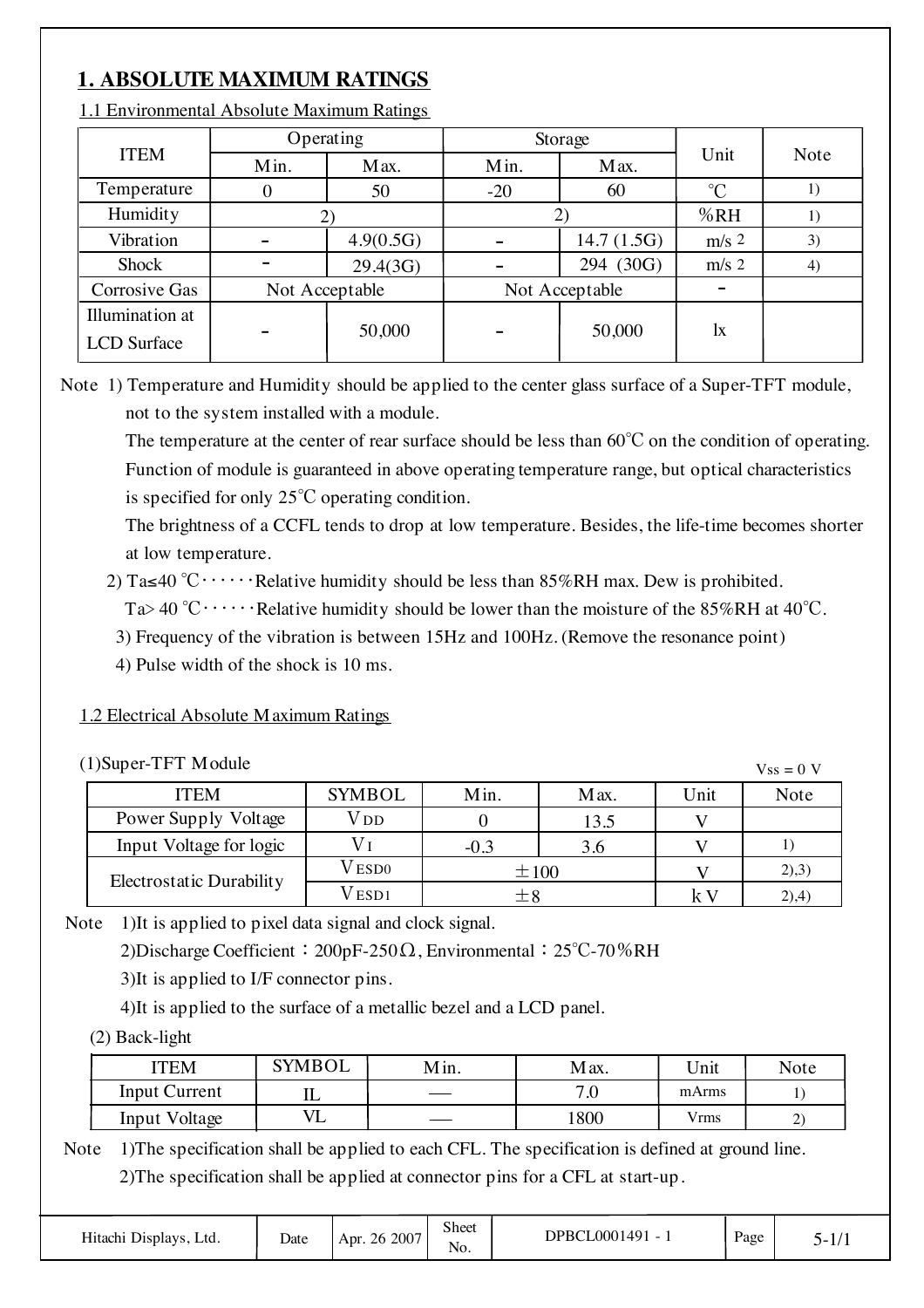## **2. OPTICAL CHARACTERISTICS**

 The following optical characteristics are measured under stable conditions. It takes about 30 minutes to reach stable conditions. The measuring point is the center of display area unless otherwise noted. The optical characteristics should be measured in a dark room or equivalent state.

Measuring equipment: Pritchard 1980A, or equivalent [N.I.S.T (Standard Source A)]

Temperature of LCD surface= $25^{\circ}$ C, VDD=12.0V, f V=60Hz,

IL=6.5mA (average of 6 pieces of CFLs)

| <b>ITEM</b>           |       | <b>SYMBOL</b>         | <b>CONDITION</b>                                                                     | Min.                     | Typ.                     | Max.                     | <b>UNIT</b>       | <b>NOTE</b>             |
|-----------------------|-------|-----------------------|--------------------------------------------------------------------------------------|--------------------------|--------------------------|--------------------------|-------------------|-------------------------|
| <b>Contrast Ratio</b> |       | CR                    |                                                                                      | 600                      | 900                      |                          | $\equiv$          | 2)                      |
| Response              | Rise  | ton                   |                                                                                      | $\overline{\phantom{0}}$ | (11)                     | <b>TBD</b>               | ms                | 3)                      |
| Time                  | Fall  | toff                  |                                                                                      | $\overline{\phantom{a}}$ | (14)                     | <b>TBD</b>               | $\rm ms$          | 3)                      |
| Brightness of white   |       | Bwh                   |                                                                                      | 240                      | 300                      | $\overline{\phantom{a}}$ | cd/m <sup>2</sup> |                         |
| Brightness uniformity |       | Buni                  |                                                                                      |                          |                          | 33                       | $\%$              | 4)                      |
| Color                 | Red   | $\chi$                |                                                                                      | 0.61                     | 0.64                     | 0.67                     |                   |                         |
| Chromaticity          |       | y                     | $\theta = 0^\circ$                                                                   | 0.30                     | 0.33                     | 0.36                     |                   |                         |
|                       | Green | $\chi$                | 1)                                                                                   | 0.26                     | 0.29                     | 0.32                     |                   |                         |
| (IE)                  |       | y                     |                                                                                      | 0.57                     | 0.60                     | 0.63                     |                   | [Gray scale<br>$=255$ ] |
|                       | Blue  | $\chi$                |                                                                                      | 0.12                     | 0.15                     | 0.18                     |                   |                         |
|                       |       | $\mathbf{y}$          |                                                                                      | 0.03                     | 0.06                     | 0.09                     |                   |                         |
|                       | White | $\chi$                |                                                                                      | 0.28                     | 0.31                     | 0.34                     |                   |                         |
|                       |       | $\mathbf{y}$          |                                                                                      | 0.30                     | 0.33                     | 0.36                     |                   |                         |
| Variation of          | Red   | $\Delta$ $\chi$       |                                                                                      | $\overline{\phantom{0}}$ | $\overline{\phantom{0}}$ | 0.04                     |                   |                         |
| <b>Color Position</b> |       | $\Delta$ y            | $\theta = +50^{\circ}$                                                               | $\overline{\phantom{0}}$ | $\qquad \qquad -$        | 0.04                     |                   |                         |
| (CIE)                 | Green | $\Delta$ $\chi$       | $\phi = 0^\circ, 90^\circ$                                                           | $\overline{\phantom{a}}$ | $\qquad \qquad -$        | 0.04                     |                   | 5)                      |
|                       |       | $\overline{\Delta}$ y | $180^\circ, 270^\circ$                                                               | $\overline{\phantom{0}}$ | $\qquad \qquad -$        | 0.04                     |                   | [Gray scale             |
|                       | Blue  | $\Delta$ $\chi$       | 1)                                                                                   | $\overline{\phantom{0}}$ | $\overline{\phantom{0}}$ | 0.04                     |                   | $=255$ ]                |
|                       |       | $\Delta y$            |                                                                                      | $\qquad \qquad -$        | $\qquad \qquad -$        | 0.04                     |                   |                         |
|                       | White | $\Delta$ $\chi$       |                                                                                      | $\overline{\phantom{0}}$ | $\overline{\phantom{a}}$ | 0.04                     |                   |                         |
|                       |       | $\Delta y$            |                                                                                      | $\overline{\phantom{0}}$ | $\overline{\phantom{a}}$ | 0.04                     |                   |                         |
| Contrast Ratio at 85° |       | $CR85^{\circ}$        | $\theta = 85^{\circ}$<br>$\phi = 0^\circ, 90^\circ$<br>$180^{\circ}, 270^{\circ}$ 1) | 10                       |                          |                          |                   |                         |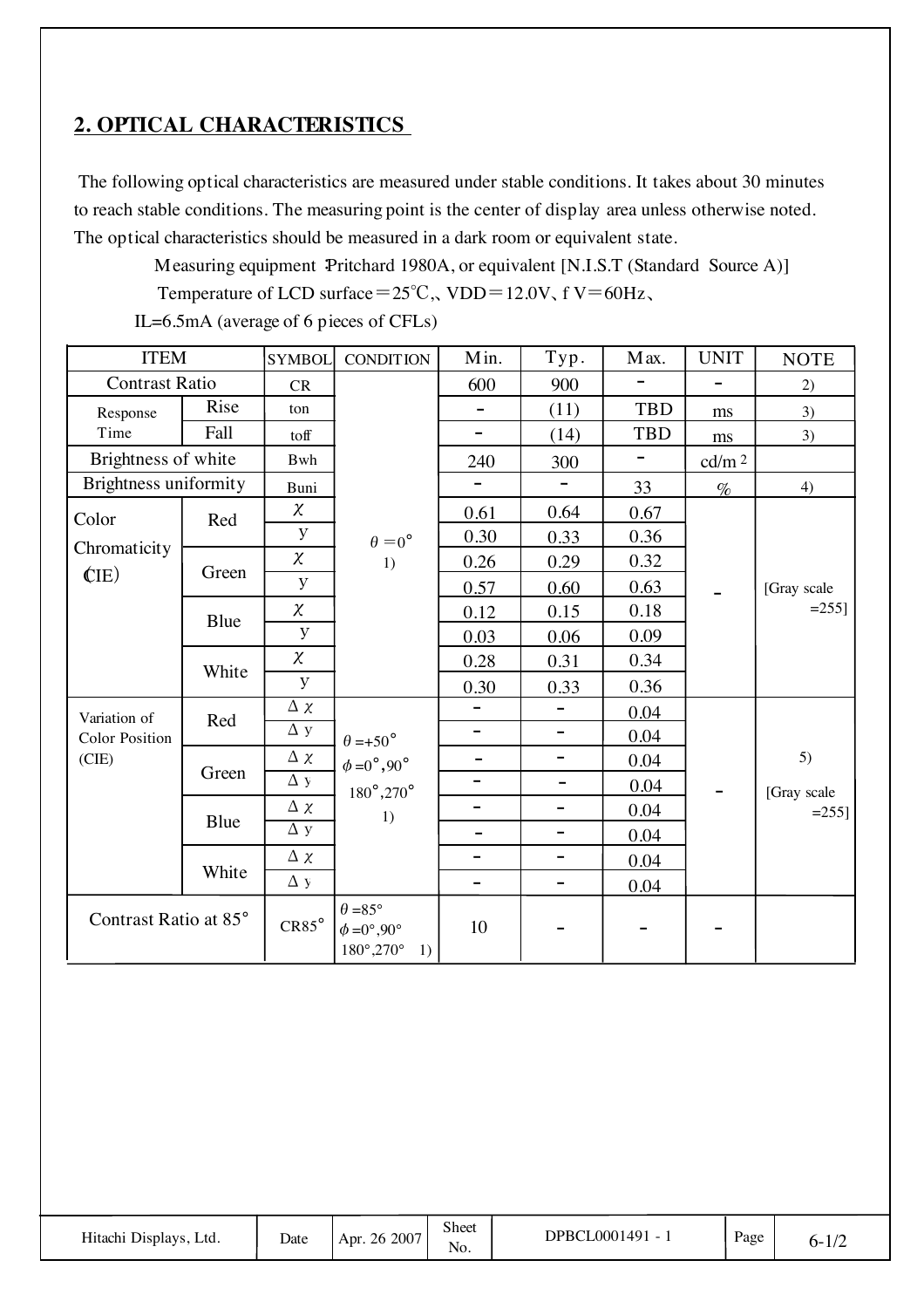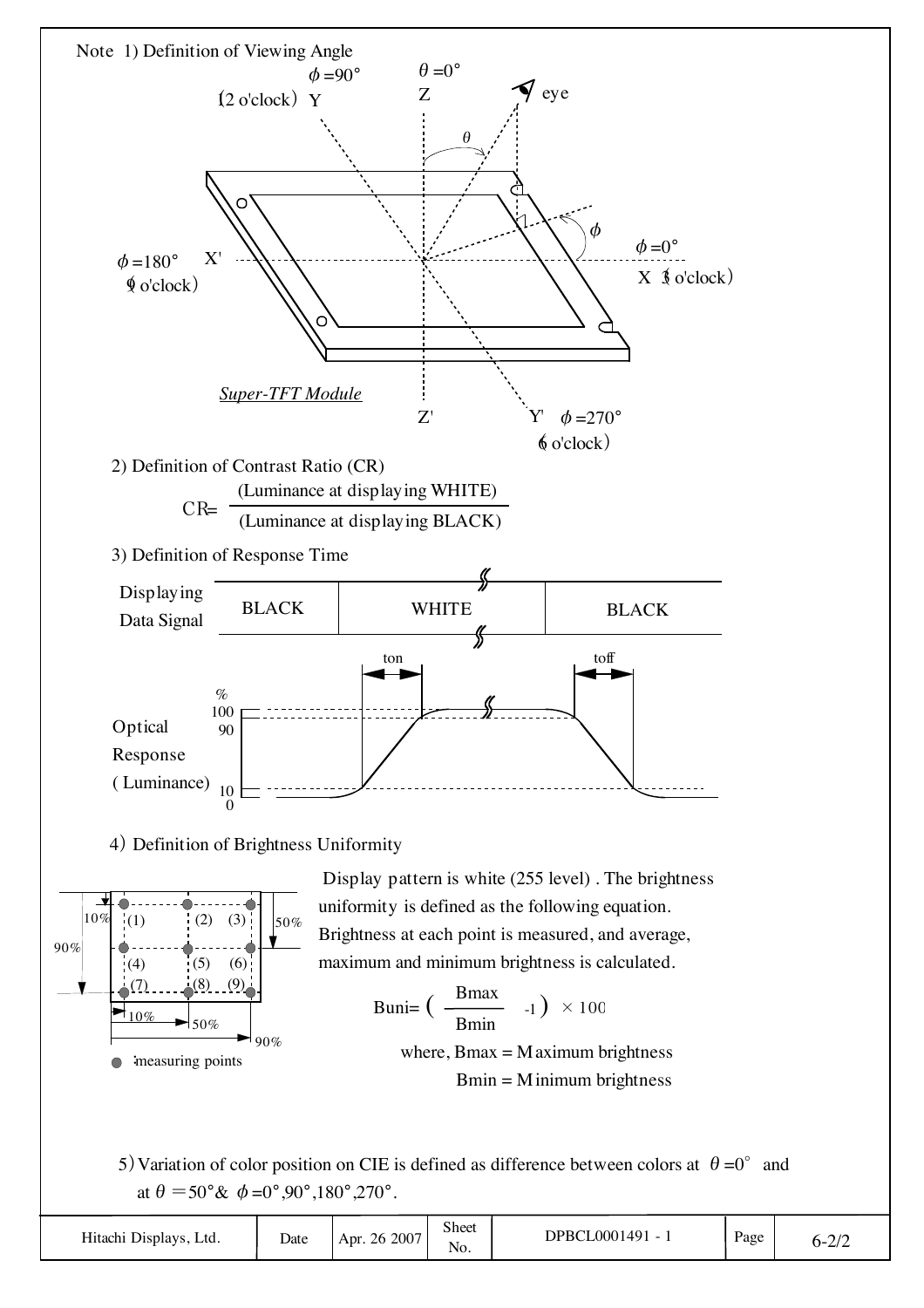# **3. ELECTRICAL CHARACTERISTICS**

#### 3.1 TFT-LCD Module

| <b>ITEM</b>             | <b>SYMBOL</b> | Min. | Typ.       | Max.       | Unit       | Note     |
|-------------------------|---------------|------|------------|------------|------------|----------|
| Power Supply Voltage    | Vdd           | 11.0 | 12.0       | 13.0       |            |          |
| Power Supply Current    | DD            |      | <b>TBD</b> | <b>TBD</b> | Α          | 1),2),3) |
| <b>Vsync Frequency</b>  |               | 57   | 60         | 63         | Hz         |          |
| <b>H</b> sync Frequency |               |      | 72         | (75)       | kHz        |          |
| <b>DCLK</b> Frequency   | tіk           | 40   | 67.5       | (81)       | <b>MHz</b> |          |

Ta= $25^{\circ}$ C, Vss=0V

Dimensions in parentheses are reference value.

Note 1) DC current at fv=60Hz, fCLK=67.5MHz and VDD=12V



2) Current capacity of power supply for VDD should be larger than 5A, so that the fuse can be opened at the trouble of power supply.

3) The picture on maximum current is white picture.

3.2 Back Light

| <b>ITEM</b>          | <b>SYMBOL</b> | Min.                     | Typ.                     | Max. | <b>Jnit</b> | Note           |
|----------------------|---------------|--------------------------|--------------------------|------|-------------|----------------|
| <b>Input Current</b> | IL            | 3.0                      | 6.5                      | 7.0  | mArms       | Τ.             |
| Input Voltage        |               | $\overline{\phantom{a}}$ | 800                      |      | Vrms        |                |
| Frequency            | f0            | 40                       | 54                       | 65   | kHz         | $\overline{2}$ |
| Kick-Off Voltage     | Vs            | 1500                     | $\overline{\phantom{a}}$ | 1750 |             | 3              |

Notes 1) The specification shall be applied to each CFL. The specification is defined at ground line. 2) Frequency of power supply for a CFL may cause the interference with HSYNC frequency and cause beat or flicker on the display. Therefore, lamp frequency shall be as different as possible from HSYNC frequency in order to avoid the interference. 3) Ta =  $0^{\circ}$ C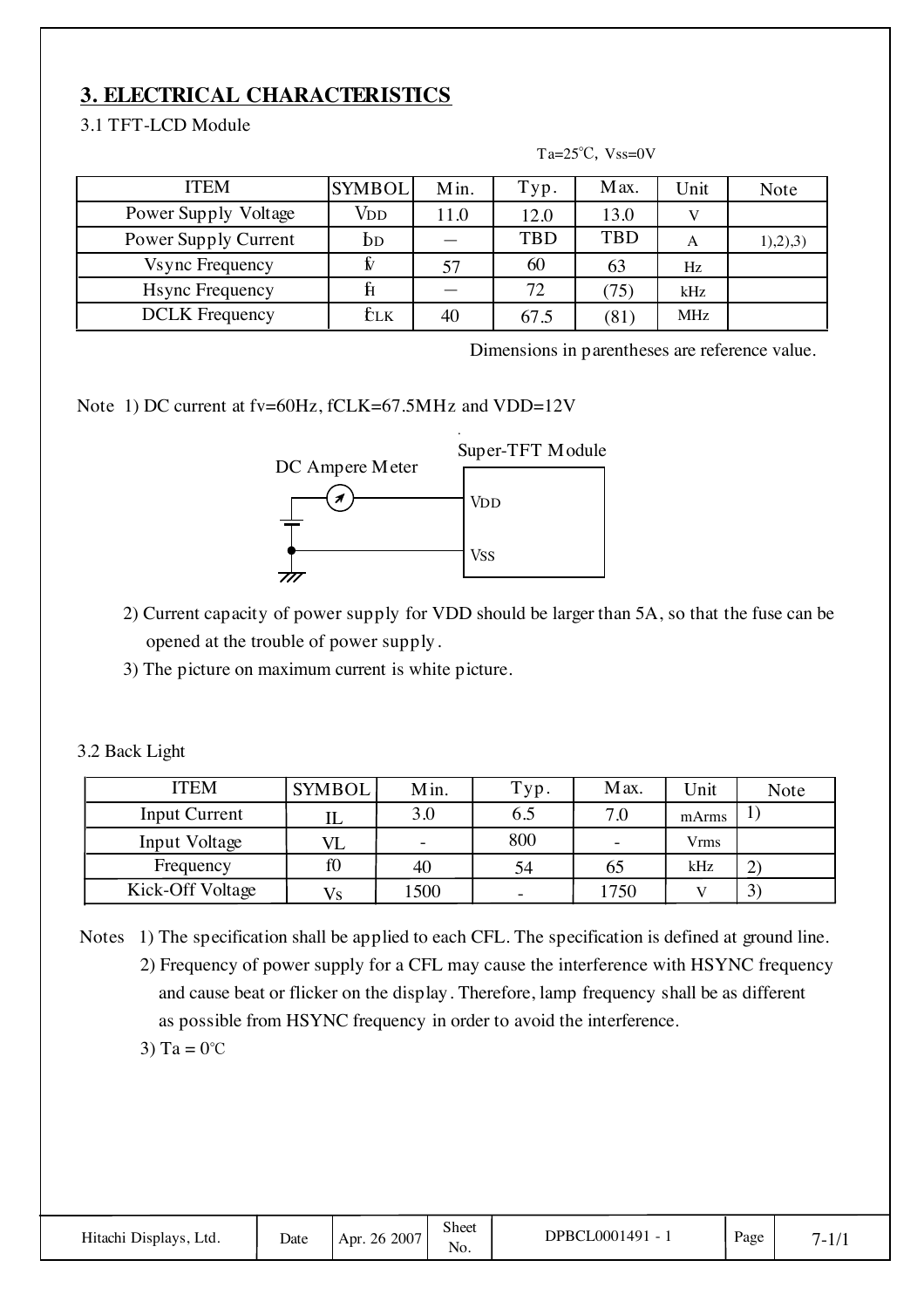## **4. BLOCK DIAGRAM**

(1) Super-TFT Module

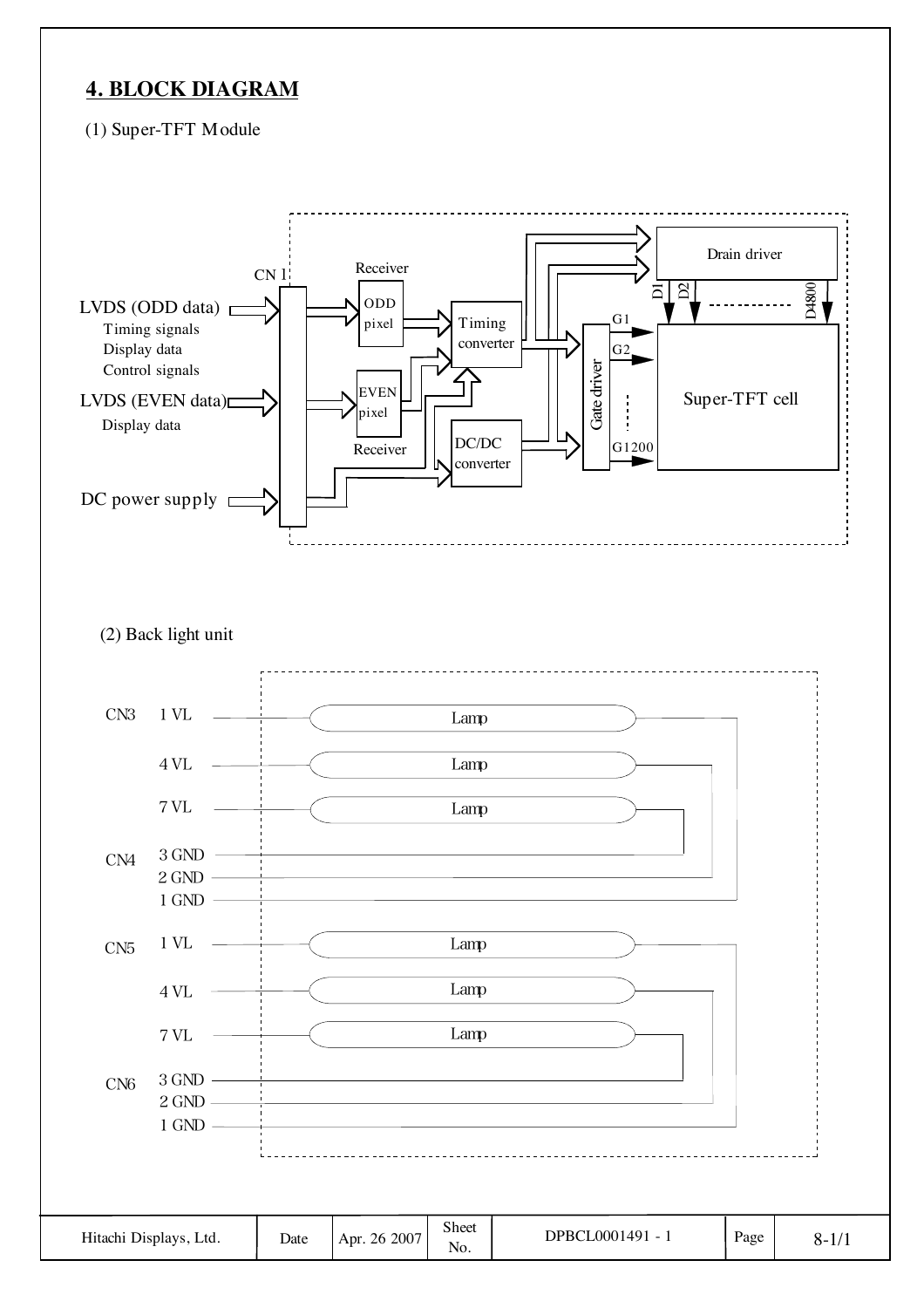## **5. INTERFACE PIN ASSIGNMENT**

### **5. 1 TFT-LCD MODULE**

#### CN1 : JAE FI-X30S-HF (Matching connector : JAE FI-X30H or FI-X30M)

| Pin No.        | Symbol             | Function           |    |
|----------------|--------------------|--------------------|----|
| 1              | RAIN0-             |                    |    |
| $\overline{2}$ | RAIN <sub>0+</sub> | ODD pixel data     | 2) |
| 3              | RAIN1-             |                    |    |
| $\overline{4}$ | RAIN1+             | ODD pixel data     | 2) |
| 5              | RAIN2-             |                    |    |
| 6              | RAIN2+             | ODD pixel data     | 2) |
| 7              | <b>Vss</b>         | GND (0V)           | 1) |
| 8              | <b>RACLKIN-</b>    |                    |    |
| 9              | RACLKIN+           | ODD pixel clock    | 2) |
| 10             | RAIN3-             |                    |    |
| 11             | RAIN3+             | ODD pixel data     | 2) |
| 12             | RBIN0-             |                    |    |
| 13             | RBIN0+             | EVEN pixel data    | 2) |
| 14             | <b>Vss</b>         | GND (0V)           | 1) |
| 15             | RBIN1-             |                    |    |
| 16             | RBIN1+             | EVEN pixel data    | 2) |
| 17             | <b>Vss</b>         | GND (0V)           | 1) |
| 18             | RBIN2-             |                    |    |
| 19             | RBIN2+             | EVEN pixel data    | 2) |
| 20             | <b>RBCLKIN-</b>    |                    |    |
| 21             | RBCLKIN+           | EVEN pixel clock   | 2) |
| 22             | RBIN3-             |                    |    |
| 23             | RBIN3+             | EVEN pixel data    | 2) |
| 24             | <b>Vss</b>         | GND (0V)           | 1) |
| 25             | NC                 | No connection      | 3) |
| 26             | DE                 | No connection      | 3) |
| 27             | NC                 | No connection      | 3) |
| 28             | <b>VDD</b>         |                    |    |
| 29             | <b>VDD</b>         | Power supply (12V) | 4) |
| $30\,$         | <b>VDD</b>         |                    |    |

Notes 1) All Vss pins should be grounded.

2) RnINm+ and RnINm- ( $n=A,B$  m=0,1,2,3) should be wired by twist-pairs or side-by-side FPC patterns, respectively.

- 3) Please keep open.
- 4) All VDD pins should be connected to  $+12.0$  V(typ.).

5) Pin assignment is as follows.

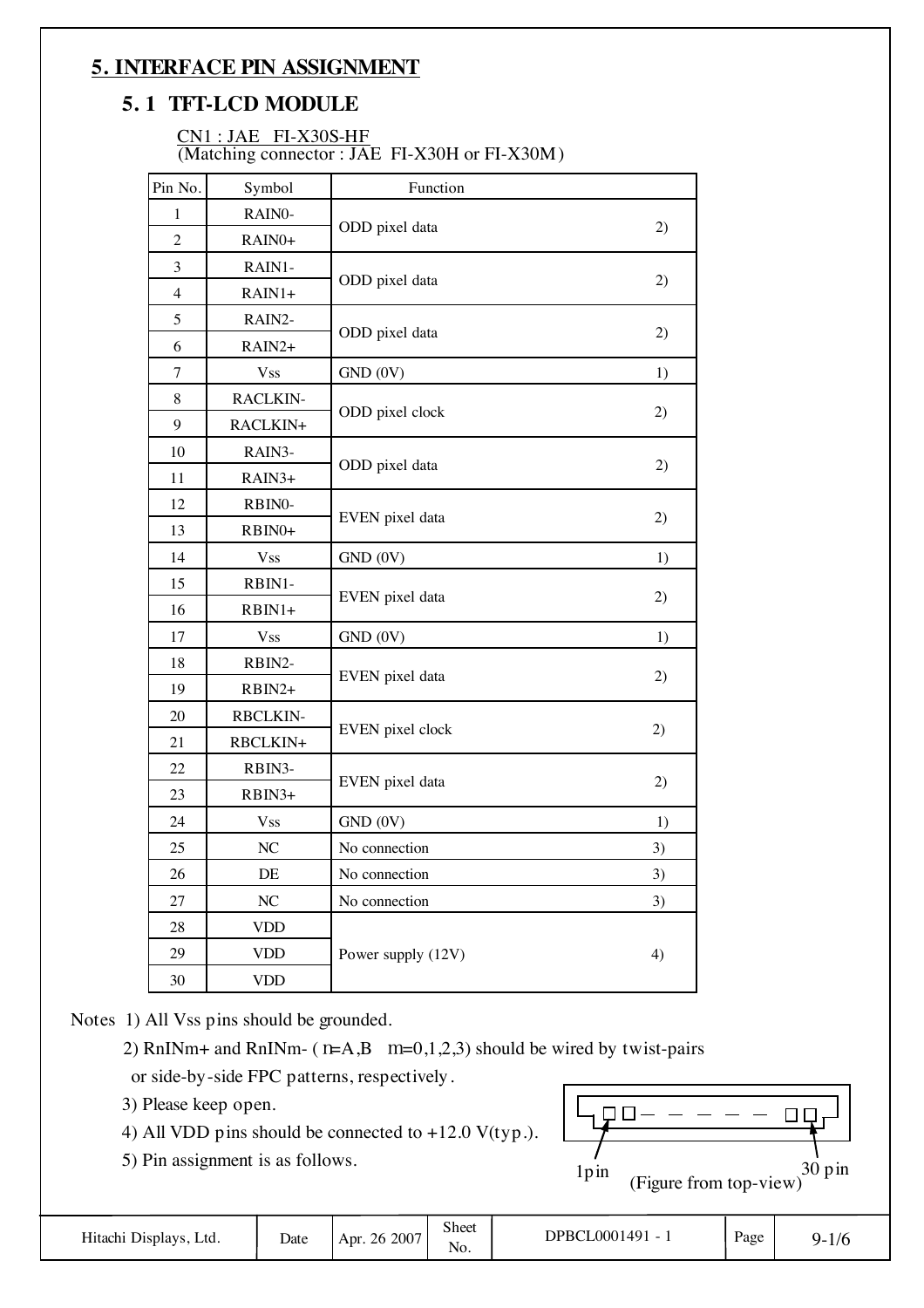# **5. 2 BACK-LIGHT UNIT**

#### CN3,CN5: JST XHP-7

#### (Matching connector : S7B-HX-A, JST B7B-XH-A or B7B-XH-2

| Pin No.        | <b>SYMBOL</b> | Function      |
|----------------|---------------|---------------|
|                | $V_{L}$       | Power Supply  |
| 2              | NC            | No connection |
| 3              | NC            | No connection |
| $\overline{4}$ | VL            | Power Supply  |
| 5              | NC            | No connection |
| 6              | NC            | No connection |
| ⇁              | Vl            | Power Supply  |

#### CN4,CN6: JST BHR-03VS-1

#### (Matching connector: SM03(4.0)B-BHS-1-TB)

| Pin No. | <b>SYMBOL</b> | Function   |
|---------|---------------|------------|
|         | <b>GND</b>    | <b>GND</b> |
| ◠<br>∠  | <b>GND</b>    | <b>GND</b> |
|         | <b>GND</b>    | GND        |

Notes 1) There are parasitic capacitors between 3CCFLs. The different capacitance of these parasitic capacitors send the one- sided electric current to the specific CCFL. this phenomenon causes the drop of the optical characteristics.

 To avoid this phenomenon, The inverter driving CCFLs should be applied as follows;

- (1) One transformer should cover to supply VL and IL for only one CCFL.
- (2) Providing detector to monitor IL current level for every each CCFL is recommended, but monitoring of only maximum current level among the 3CCFLs is also acceptable if the recommendation is not easily implemented at design of a inverter.

| Hitachi Displays, Ltd. | Date | . 26 2007<br>Apr. | Sheet<br>No. | <b>PBCL0001491</b><br>$\overline{\phantom{0}}$ | Page | 2/6<br>$Q_{-}$ |
|------------------------|------|-------------------|--------------|------------------------------------------------|------|----------------|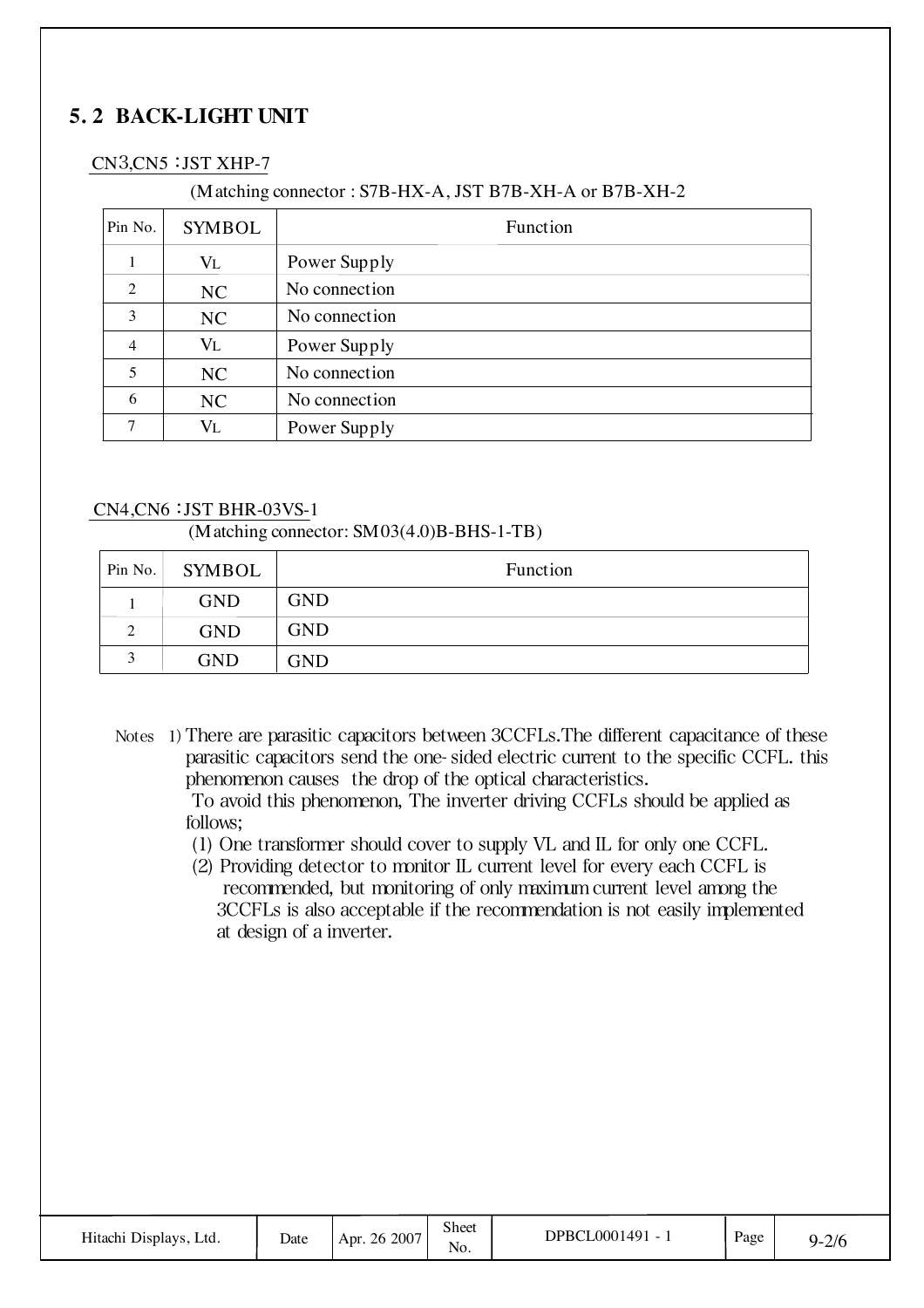#### **BLOCK DIAGRAM OF INTERFACE**



Receiver : Equivalent of THC63LVDF84B by Thine

RA0∼7, RB0∼7 : R data GA0∼7, GB0∼7 : G data BA0∼7, BB0∼7 : B data DTMG : Display timing data

Notes 1) RSVD(reserved) pins on a transmitter should be connected with Vss.

- 2) The system must have a LVDS transmitter to drive a module.
- 3) The impedance of LVDS cable should be 50 ohms per a signal line or about 100 ohms per a twist-pair line when it is used differentially.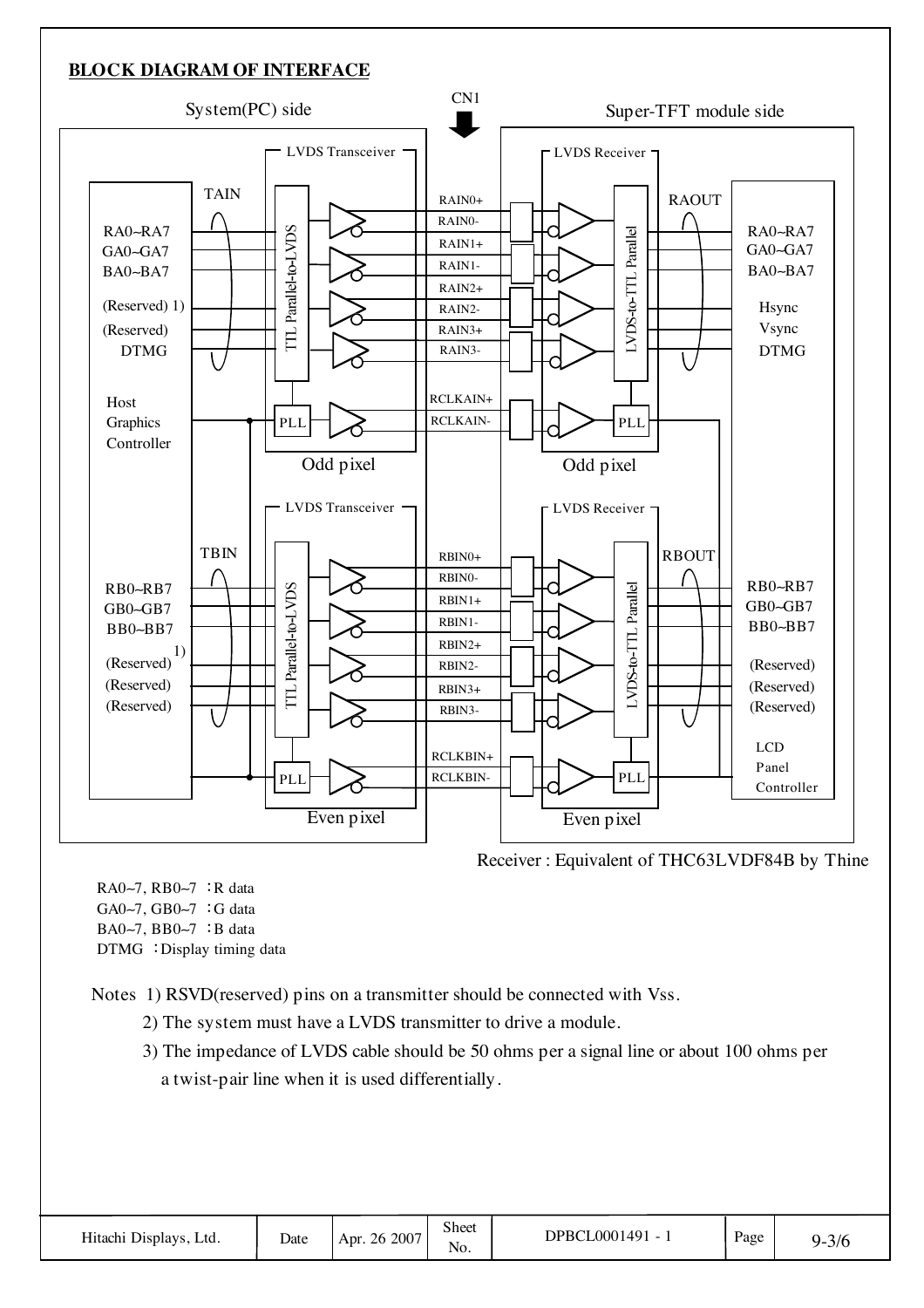|             |                     |                 |                   |                                        | Interface connector                  |                 | Receiver         |                            |
|-------------|---------------------|-----------------|-------------------|----------------------------------------|--------------------------------------|-----------------|------------------|----------------------------|
|             | <b>SIGNAL</b>       | pin             | <b>INPUT</b>      | System side                            | Super-TFT module                     | pin             | <b>OUTPUT</b>    | control input              |
|             | RA <sub>0</sub>     | $\overline{51}$ | TAIN <sub>0</sub> |                                        |                                      | $\overline{27}$ | RAOUT0           | RA <sub>0</sub>            |
|             | RA1                 | 52              | TAIN1             | TA OUT0+                               | RA IN <sub>0</sub> +                 | 29              | RAOUT1           | RA1                        |
|             | RA <sub>2</sub>     | 54              | TAIN <sub>2</sub> |                                        |                                      | 30              | RAOUT2           | RA <sub>2</sub>            |
|             | RA3                 | 55              | TAIN3             |                                        |                                      | 32              | RAOUT3           | RA3                        |
|             | RA4                 | 56              | TAIN4             |                                        |                                      | 33              | RAOUT4           | RA4                        |
|             | RA5                 | $\mathfrak{Z}$  | TAIN <sub>6</sub> | TA OUT0-                               | RA INO-                              | 35              | RAOUT6           | RA5                        |
|             | GA <sub>0</sub>     | $\overline{4}$  | TAIN7             |                                        |                                      | 37              | RAOUT7           | GA0                        |
|             | GA1                 | 6               | TAIN8             |                                        |                                      | 38              | RAOUT8           | GA1                        |
|             | GA <sub>2</sub>     | $\tau$          | TAIN9             | TA OUT1+                               | $RA IN1+$                            | 39              | RAOUT9           | GA <sub>2</sub>            |
|             | GA3                 | 11              | TAIN12            |                                        |                                      | 43              | RAOUT12          | GA3                        |
|             | GA4                 | 12              | TAIN13            |                                        |                                      | 45              | RAOUT13          | GA4                        |
| <b>LVDS</b> | GA5                 | 14              | TAIN14            |                                        |                                      | 46              | RAOUT14          | GA5                        |
| Odd         | BA0                 | 15              | TAIN15            | TA OUT1-                               | RA IN1-                              | 47              | RAOUT15          | BA <sub>0</sub>            |
|             | BA1                 | 19              | TAIN18            |                                        |                                      | 51              | RAOUT18          | BA1                        |
|             | BA <sub>2</sub>     | 20              | TAIN19            |                                        |                                      | 53              | RAOUT19          | BA <sub>2</sub>            |
|             | BA3                 | 22              | TAIN20            | TA OUT2+                               | RA IN2+                              | 54              | RAOUT20          | BA3                        |
|             | BA4                 | 23              | TAIN21            |                                        |                                      | 55              | RAOUT21          | BA4                        |
|             | BA5                 | 24              | TAIN22            |                                        |                                      | $\mathbf{1}$    | RAOUT22          | BA5                        |
|             | RSVD <sub>1</sub> ) | 27              | TAIN24            |                                        |                                      | 3               | RAOUT24          | <b>RSVD</b>                |
|             | RSVD <sub>1</sub> ) | 28              | TAIN25            | TA OUT2-                               | RA IN2-                              | 5               | RAOUT25          | <b>RSVD</b>                |
|             | <b>DTMG</b>         | 30              | TAIN26            |                                        |                                      | 6               | RAOUT26          | <b>DTMG</b>                |
|             | RA6                 | 50              | TAIN27            |                                        |                                      | $\overline{7}$  | RAOUT27          | RA6                        |
|             | RA7                 | 2               | TAIN <sub>5</sub> | TA OUT3+                               | RA IN3+                              | 34              | RAOUT5           | RA7                        |
|             | GA6                 | 8               | TAIN10            |                                        |                                      | 41              | RAOUT10          | GA6                        |
|             | GA7                 | 10              | TAIN11            |                                        |                                      | 42              | RAOUT11          | GA7                        |
|             | BA6                 | 16              | TAIN16            |                                        |                                      | 49              | RAOUT16          | BA6                        |
|             | BA7                 | 18              | TAIN17            | TA OUT3-                               | RA IN3-                              | 50              | RAOUT17          | BA7                        |
|             | RSVD <sub>1</sub> ) | 25              | TAIN23            |                                        |                                      | $\mathfrak{D}$  | RAOUT23          | <b>RSVD</b>                |
|             | <b>DCLK</b>         | 31              | <b>TCLKA IN</b>   | <b>TCLKA OUT+</b><br>TCLKA OUT-        | <b>RCLKA IN+</b><br><b>RCLKA IN-</b> | 26              | <b>RCLKA OUT</b> | DCLK                       |
|             | R <sub>B</sub> 0    | 51              | TBIN0             |                                        |                                      | 27              | <b>RBOUT0</b>    | R <sub>B</sub> 0           |
|             | RB1                 | 52              | TBIN1             | TB OUT0+                               | RB IN0+                              | 29              | RBOUT1           | RB1                        |
|             | RB <sub>2</sub>     | 54              | TBIN2             |                                        |                                      | 30              | RBOUT2           | R <sub>B</sub> 2           |
|             | RB3                 | 55              | TBIN3             |                                        |                                      | 32              | RBOUT3           | RB3                        |
|             | R <sub>B4</sub>     | 56              | TBIN4             |                                        |                                      | 33              | RBOUT4           | R <sub>B</sub> 4           |
|             | RB5                 | 3               | TBIN <sub>6</sub> | TB OUT0-                               | RB IN0-                              | 35              | RBOUT6           | RB5                        |
|             | GB0                 | 4               | TBIN7             |                                        |                                      | 37              | RBOUT7           | $\rm GB0$                  |
|             | GB1                 | 6               | TBIN8             |                                        |                                      | 38              | RBOUT8           | GB1                        |
|             | GB <sub>2</sub>     | $\tau$          | TBIN9             | TB OUT1+                               | RB IN1+                              | 39              | RBOUT9           | GB <sub>2</sub>            |
|             | GB <sub>3</sub>     | 11              | TBIN12            |                                        |                                      | 43              | RBOUT12          | GB3                        |
|             | GB4                 | 12              | TBIN13            |                                        |                                      | 45              | RBOUT13          | GB4                        |
|             | GB5                 | 14              | TBIN14            |                                        |                                      | 46              | RBOUT14          | GB5                        |
| <b>LVDS</b> | B <sub>B0</sub>     | 15              | TBIN15            | TB OUT1-                               | RB IN1-                              | 47              | RBOUT15          | B <sub>B</sub> 0           |
|             | BB1                 | 19              | TBIN18            |                                        |                                      | 51              | RBOUT18          | BB1                        |
| Even        | BB <sub>2</sub>     | 20              | TBIN19            |                                        |                                      | 53              | RBOUT19          | B <sub>B2</sub>            |
|             | BB3                 | 22              | TBIN20            | TB OUT2+                               | RB IN2+                              | 54              | RBOUT20          | BB3                        |
|             | BB4                 | 23              | TBIN21            |                                        |                                      | 55              | RBOUT21          | B <sub>B4</sub>            |
|             | BB5                 | 24              | TBIN22            |                                        |                                      | $\mathbf{1}$    | RBOUT22          | BB5                        |
|             | RSVD <sub>1</sub> ) | 27              | TBIN24            |                                        |                                      | 3               | RBOUT24          | <b>RSVD</b>                |
|             | RSVD <sub>1</sub> ) | 28              | TBIN25            | TB OUT2-                               | RB IN2-                              | 5               | RBOUT25          |                            |
|             | RSVD <sub>1</sub> ) | 30              | TBIN26            |                                        |                                      | 6               | RBOUT26          | <b>RSVD</b><br><b>RSVD</b> |
|             | RB6                 | 50              | TBIN27            |                                        |                                      | $\overline{7}$  | RBOUT27          | RB <sub>6</sub>            |
|             | RB7                 | $\overline{c}$  | TBIN5             |                                        |                                      | 34              | RBOUT5           | RB7                        |
|             | GB6                 | 8               | TBIN10            | TB OUT3+                               | RB IN3+                              | 41              | RBOUT10          | GB6                        |
|             | GB7                 | 10              | TBIN11            |                                        |                                      | 42              | RBOUT11          | GB7                        |
|             | BB6                 | 16              | TBIN16            |                                        |                                      | 49              | RBOUT16          | BB6                        |
|             | BB7                 | 18              | TBIN17            | TB OUT3-                               | RB IN3-                              | 50              | RBOUT17          | BB7                        |
|             | RSVD 1)             | 25              | TBIN23            |                                        |                                      | $\mathbf{2}$    | RBOUT23          | <b>RSVD</b>                |
|             | $DCLK$              | 31              | <b>TCLKB IN</b>   | <b>TCLKB OUT+</b><br><b>TCLKB OUT-</b> | <b>RCLKB IN+</b><br><b>RCLKB IN-</b> | 26              | <b>RCLKB OUT</b> | DCLK                       |
|             |                     |                 |                   |                                        |                                      |                 |                  |                            |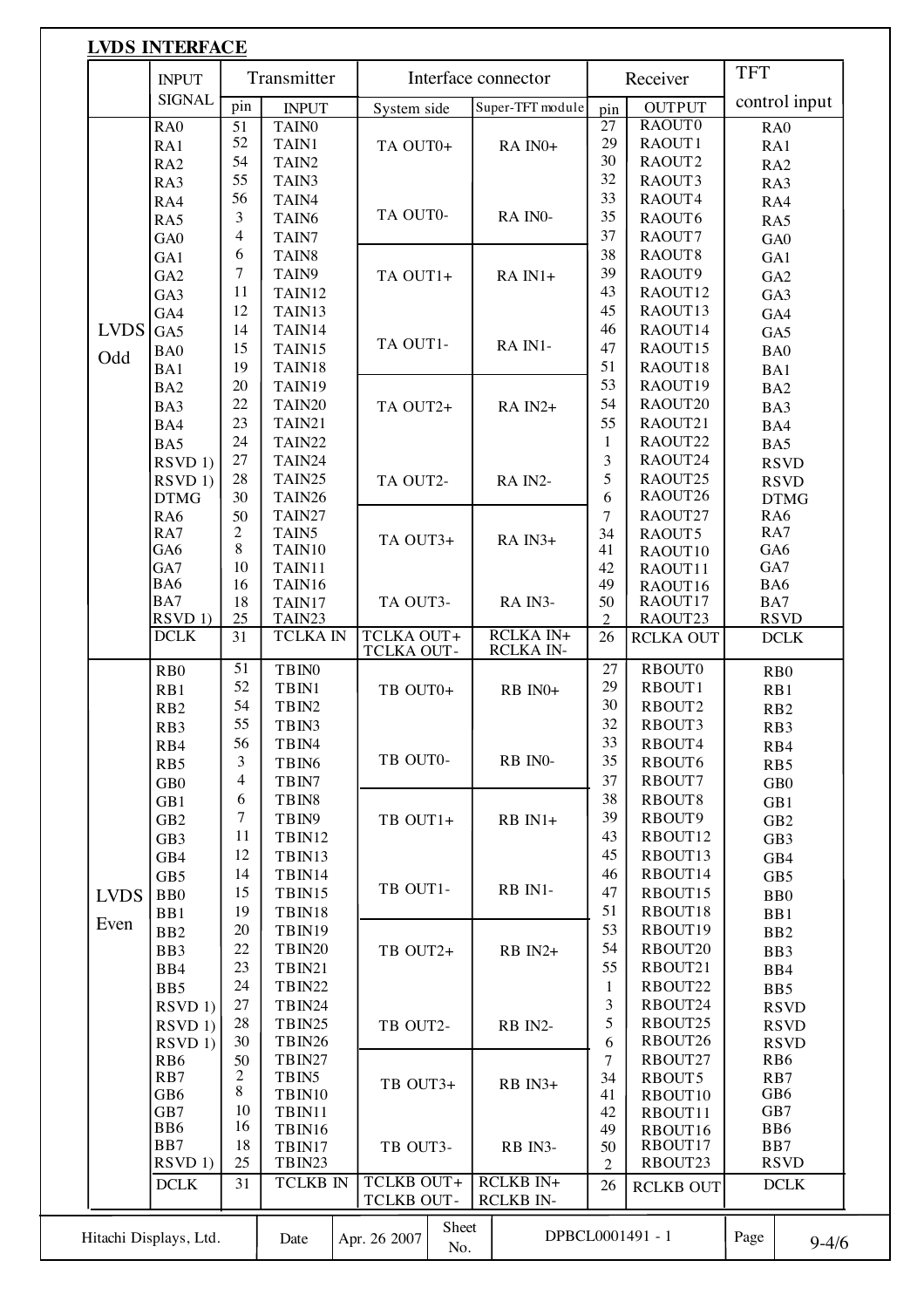### **CORRESPONDENCE BETWEEN INPUT DATA AND DISPLAY IMAGE**

| (1, 1) |  | (1, 2)                        |  |
|--------|--|-------------------------------|--|
|        |  | $RA$ $GA$ $BA$ $RB$ $GB$ $BB$ |  |

| Odd pixel $:RA0-RA7 : R$ data |
|-------------------------------|
| $GA0 - GA7$ : G data          |
| BA0~BA7 :B data               |
| Even pixel $RBO-RB7$ : R data |
| $GA0 - GA7$ : G data          |
| $BB0\sim BB7$ : B data        |

| 1,1    | 1,2    | 1,3    | 1,1600    |
|--------|--------|--------|-----------|
| 2,1    | 2,2    | 2,3    | 2,1600    |
| 3,1    | 3,2    | 3,3    | 3,1600    |
|        |        |        |           |
| 1200,1 | 1200,2 | 1200,3 | 1200,1600 |

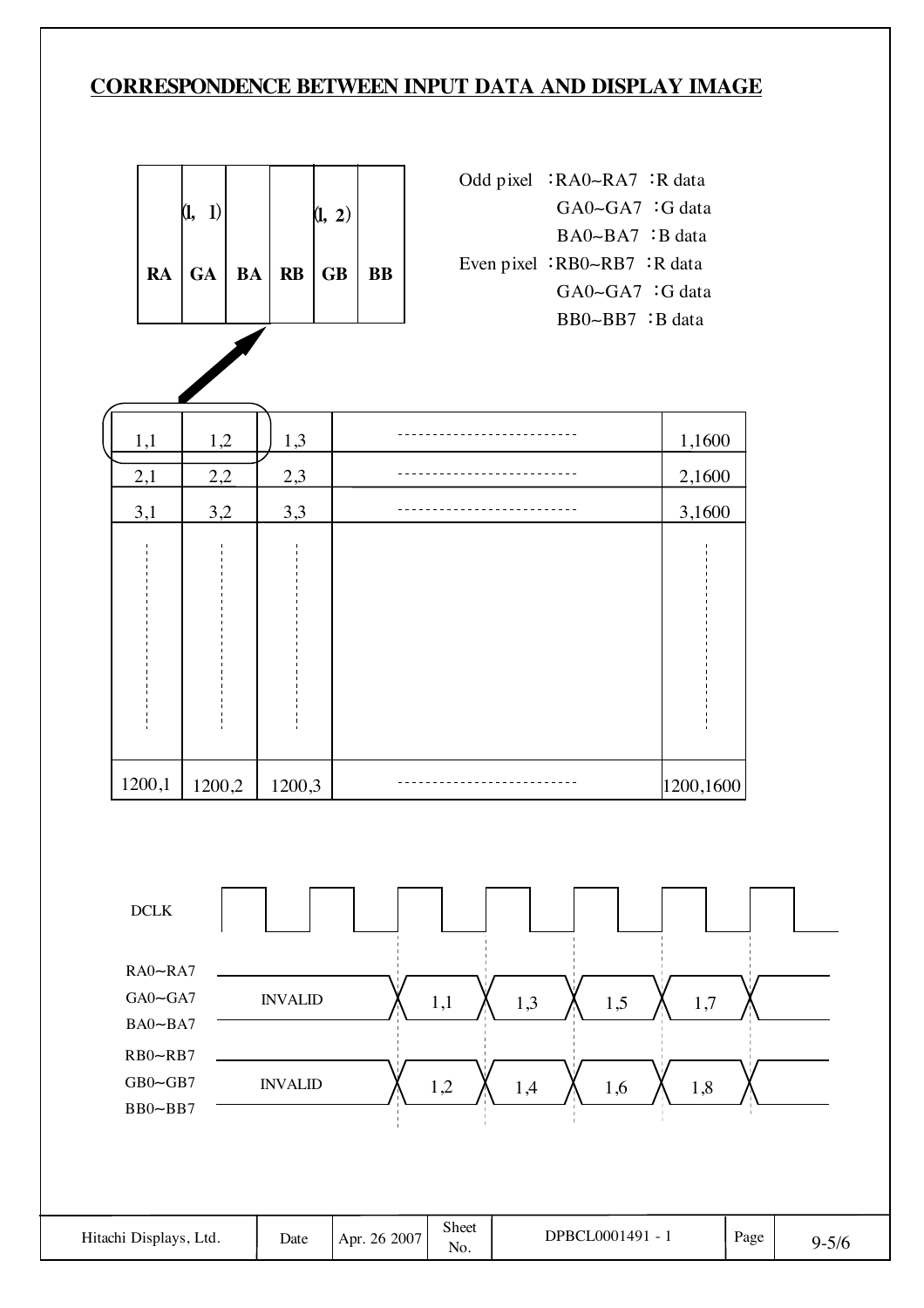## **RELATIONSHIP BETWEEN DISPLAY COLORS AND INPUT SIGNALS**

|              | Input data           |                      |                      |                                                     | R data           |                      |                      |                      |                      |                      |                  |                      | G data              |                  |                      |                  |                  |                  |                         |                  | B data           |                      |                  |                      |                  |
|--------------|----------------------|----------------------|----------------------|-----------------------------------------------------|------------------|----------------------|----------------------|----------------------|----------------------|----------------------|------------------|----------------------|---------------------|------------------|----------------------|------------------|------------------|------------------|-------------------------|------------------|------------------|----------------------|------------------|----------------------|------------------|
|              |                      |                      |                      | RA7 RA6 RA5 RA4 RA3 RA2 RA1 RA0 GA7 GA6 GA5 GA4 GA3 |                  |                      |                      |                      |                      |                      |                  |                      |                     |                  |                      |                  |                  |                  | GA2 GA1 GA0 BA7 BA6 BA5 |                  | BA4              | BA3                  | BA <sub>2</sub>  | BA1                  | BA0              |
|              |                      | R <sub>B</sub> 7     |                      | RB6 RB5 RB4 RB3 RB2 RB1                             |                  |                      |                      |                      | R <sub>B</sub> O     |                      |                  |                      | GB7 GB6 GB5 GB4 GB3 |                  | GB <sub>2</sub>      | GB1              | GB <sub>0</sub>  | BB7              | BB6                     | BB5              | BB4              | BB3                  | B <sub>B2</sub>  | BB)                  | B <sub>B</sub>   |
| Color        |                      | <b>MSB</b>           |                      |                                                     |                  |                      |                      |                      |                      | <b>LSB MSB</b>       |                  |                      |                     |                  |                      |                  |                  | <b>LSB MSB</b>   |                         |                  |                  |                      |                  |                      | LSB              |
|              | <b>BLACK</b>         | $\theta$             | $\mathbf{0}$         | $\mathbf{0}$                                        | $\mathbf{0}$     | $\mathbf{0}$         | $\mathbf{0}$         | $\mathbf{0}$         | $\mathbf{0}$         | $\mathbf{0}$         | $\mathbf{0}$     | $\mathbf{0}$         | $\mathbf{0}$        | $\mathbf{0}$     | $\mathbf{0}$         | $\mathbf{0}$     | $\mathbf{0}$     | $\mathbf{0}$     | $\mathbf{0}$            | $\mathbf{0}$     | $\mathbf{0}$     | $\mathbf{0}$         | $\mathbf{0}$     | $\mathbf{0}$         | $\mathbf{0}$     |
|              | RED(255)             | $\mathbf{1}$         | 1                    | $\mathbf{1}$                                        | 1                | $\mathbf{1}$         | 1                    | $\mathbf{1}$         | $\mathbf{1}$         | $\overline{0}$       | $\mathbf{0}$     | $\theta$             | $\overline{0}$      | $\theta$         | $\overline{0}$       | $\mathbf{0}$     | $\mathbf{0}$     | $\mathbf{0}$     | $\overline{0}$          | $\theta$         | $\theta$         | $\theta$             | $\theta$         | $\mathbf{0}$         | $\overline{0}$   |
|              | <b>GREEN(255)</b>    | $\mathbf{0}$         | $\overline{0}$       | $\boldsymbol{0}$                                    | $\boldsymbol{0}$ | $\boldsymbol{0}$     | $\mathbf{0}$         | $\mathbf{0}$         | $\mathbf{0}$         | 1                    | $\mathbf{1}$     | 1                    | 1                   | $\mathbf{1}$     | $\mathbf{1}$         | $\mathbf{1}$     | 1                | $\boldsymbol{0}$ | $\boldsymbol{0}$        | $\boldsymbol{0}$ | $\boldsymbol{0}$ | $\boldsymbol{0}$     | $\boldsymbol{0}$ | $\mathbf{0}$         | $\boldsymbol{0}$ |
| <b>BASIC</b> | <b>BLUE(255)</b>     | $\theta$             | $\overline{0}$       | $\mathbf{0}$                                        | $\mathbf{0}$     | $\mathbf{0}$         | $\mathbf{0}$         | $\mathbf{0}$         | $\mathbf{0}$         | $\mathbf{0}$         | $\theta$         | $\mathbf{0}$         | $\mathbf{0}$        | $\mathbf{0}$     | $\overline{0}$       | $\mathbf{0}$     | $\mathbf{0}$     | $\mathbf{1}$     | $\mathbf{1}$            | $\mathbf{1}$     | $\mathbf{1}$     | 1                    | $\mathbf{1}$     | $\mathbf{1}$         | $\mathbf{1}$     |
| <b>COLOR</b> | <b>CYAN</b>          | $\theta$             | $\overline{0}$       | $\mathbf{0}$                                        | $\mathbf{0}$     | $\mathbf{0}$         | $\overline{0}$       | $\mathbf{0}$         | $\mathbf{0}$         | 1                    | $\mathbf{1}$     | $\mathbf{1}$         | 1                   | $\mathbf{1}$     | $\mathbf{1}$         | $\mathbf{1}$     | 1                | $\mathbf{1}$     | $\mathbf{1}$            | $\mathbf{1}$     | $\mathbf{1}$     | 1                    | $\mathbf{1}$     | $\mathbf{1}$         | $\mathbf{1}$     |
|              | <b>MAGENTA</b>       | $\mathbf{1}$         | $\mathbf{1}$         | $\mathbf{1}$                                        | 1                | $\mathbf{1}$         | $\mathbf{1}$         | $\mathbf{1}$         | $\mathbf{1}$         | $\overline{0}$       | $\mathbf{0}$     | $\mathbf{0}$         | $\mathbf{0}$        | $\boldsymbol{0}$ | $\boldsymbol{0}$     | $\mathbf{0}$     | $\mathbf{0}$     | $\mathbf{1}$     | $\mathbf{1}$            | $\mathbf{1}$     | $\mathbf{1}$     | $\mathbf{1}$         | $\mathbf{1}$     | $\mathbf{1}$         | $\mathbf{1}$     |
|              | <b>YELLOW</b>        | $\mathbf{1}$         | $\mathbf{1}$         | $\mathbf{1}$                                        | 1                | $\mathbf{1}$         | 1                    | $\mathbf{1}$         | $\mathbf{1}$         | 1                    | $\mathbf{1}$     | 1                    | 1                   | $\mathbf{1}$     | $\mathbf{1}$         | $\mathbf{1}$     | 1                | $\boldsymbol{0}$ | $\boldsymbol{0}$        | $\boldsymbol{0}$ | $\boldsymbol{0}$ | $\boldsymbol{0}$     | $\boldsymbol{0}$ | $\boldsymbol{0}$     | $\boldsymbol{0}$ |
|              | <b>WHITE</b>         | 1                    | $\mathbf{1}$         | $\mathbf{1}$                                        | $\mathbf{1}$     | $\mathbf{1}$         | $\mathbf{1}$         | $\mathbf{1}$         | $\mathbf{1}$         | 1                    | $\mathbf{1}$     | $\mathbf{1}$         | $\mathbf{1}$        | $\mathbf{1}$     | $\mathbf{1}$         | $\mathbf{1}$     | $\mathbf{1}$     | $\mathbf{1}$     | $\mathbf{1}$            | $\mathbf{1}$     | $\mathbf{1}$     | $\mathbf{1}$         | $\mathbf{1}$     | $\mathbf{1}$         | $\mathbf{1}$     |
|              | <b>BLACK</b>         | $\theta$             | $\overline{0}$       | $\mathbf{0}$                                        | $\mathbf{0}$     | $\mathbf{0}$         | $\mathbf{0}$         | $\mathbf{0}$         | $\overline{0}$       | $\mathbf{0}$         | $\mathbf{0}$     | $\mathbf{0}$         | $\overline{0}$      | $\mathbf{0}$     | $\overline{0}$       | $\mathbf{0}$     | $\mathbf{0}$     | $\overline{0}$   | $\overline{0}$          | $\mathbf{0}$     | $\overline{0}$   | $\mathbf{0}$         | $\mathbf{0}$     | $\overline{0}$       | $\overline{0}$   |
|              | RED(1)               | $\mathbf{0}$         | $\boldsymbol{0}$     | $\boldsymbol{0}$                                    | $\mathbf{0}$     | $\boldsymbol{0}$     | $\mathbf{0}$         | $\mathbf{0}$         | $\mathbf{1}$         | $\mathbf{0}$         | $\mathbf{0}$     | $\mathbf{0}$         | $\boldsymbol{0}$    | $\boldsymbol{0}$ | $\boldsymbol{0}$     | $\boldsymbol{0}$ | $\mathbf{0}$     | $\boldsymbol{0}$ | $\mathbf{0}$            | $\boldsymbol{0}$ | $\boldsymbol{0}$ | $\overline{0}$       | $\mathbf{0}$     | $\mathbf{0}$         | $\mathbf{0}$     |
|              | RED(2)               | $\theta$             | $\overline{0}$       | $\theta$                                            | $\mathbf{0}$     | $\mathbf{0}$         | $\mathbf{0}$         | $\mathbf{1}$         | $\mathbf{0}$         | $\mathbf{0}$         | $\mathbf{0}$     | $\mathbf{0}$         | $\overline{0}$      | $\theta$         | $\overline{0}$       | $\theta$         | $\mathbf{0}$     | $\mathbf{0}$     | $\theta$                | $\mathbf{0}$     | $\mathbf{0}$     | $\theta$             | $\mathbf{0}$     | $\mathbf{0}$         | $\mathbf{0}$     |
| <b>RED</b>   | $\ddot{\cdot}$       | $\div$               | $\ddot{\phantom{a}}$ | $\ddot{\cdot}$                                      | $\ddot{\cdot}$   | $\ddot{\cdot}$       | $\ddot{\cdot}$       | $\ddot{\phantom{a}}$ | $\ddot{\phantom{a}}$ | $\ddot{\cdot}$       | $\ddot{\cdot}$   | $\ddot{\phantom{a}}$ | $\ddot{\cdot}$      | $\colon$         | $\ddot{\phantom{a}}$ | $\ddot{\cdot}$   | $\ddot{\cdot}$   | $\ddot{\cdot}$   | $\ddot{\cdot}$          | $\vdots$         | $\ddot{\cdot}$   | $\ddot{\phantom{a}}$ | $\ddot{\cdot}$   | $\ddot{\phantom{a}}$ | $\ddot{\cdot}$   |
|              | $\ddot{\cdot}$       | $\colon$             | $\ddot{\cdot}$       | $\ddot{\cdot}$                                      | $\ddot{\cdot}$   | $\ddot{\cdot}$       | $\ddot{\phantom{a}}$ | $\ddot{\phantom{a}}$ | $\ddot{\cdot}$       | $\ddot{\cdot}$       | $\ddot{\cdot}$   | $\ddot{\cdot}$       | $\ddot{\cdot}$      | :                | $\ddot{\cdot}$       | $\ddot{\cdot}$   | :                | $\ddot{\cdot}$   | $\vdots$                | :                | $\ddot{\cdot}$   | $\ddot{\cdot}$       | :                | $\ddot{\cdot}$       | $\ddot{\cdot}$   |
|              | RED(254)             | $\mathbf{1}$         | $\mathbf{1}$         | $\mathbf{1}$                                        | $\mathbf{1}$     | $\mathbf{1}$         | 1                    | $\mathbf{1}$         | $\boldsymbol{0}$     | 0                    | $\boldsymbol{0}$ | $\boldsymbol{0}$     | $\boldsymbol{0}$    | $\boldsymbol{0}$ | $\boldsymbol{0}$     | $\boldsymbol{0}$ | $\boldsymbol{0}$ | $\boldsymbol{0}$ | $\boldsymbol{0}$        | $\boldsymbol{0}$ | $\boldsymbol{0}$ | $\boldsymbol{0}$     | $\boldsymbol{0}$ | $\boldsymbol{0}$     | $\boldsymbol{0}$ |
|              | RED(255)             | $\mathbf{1}$         | 1                    | $\mathbf{1}$                                        | $\mathbf{1}$     | $\mathbf{1}$         | 1                    | $\mathbf{1}$         | $\mathbf{1}$         | $\mathbf{0}$         | $\theta$         | $\mathbf{0}$         | $\mathbf{0}$        | $\theta$         | $\overline{0}$       | $\theta$         | $\mathbf{0}$     | $\mathbf{0}$     | $\mathbf{0}$            | $\overline{0}$   | $\mathbf{0}$     | $\mathbf{0}$         | $\theta$         | $\mathbf{0}$         | $\overline{0}$   |
|              | <b>BLACK</b>         | $\Omega$             | $\mathbf{0}$         | $\mathbf{0}$                                        | $\mathbf{0}$     | $\mathbf{0}$         | $\mathbf{0}$         | $\mathbf{0}$         | $\mathbf{0}$         | $\mathbf{0}$         | $\mathbf{0}$     | $\mathbf{0}$         | $\overline{0}$      | $\mathbf{0}$     | $\mathbf{0}$         | $\overline{0}$   | $\mathbf{0}$     | $\overline{0}$   | $\overline{0}$          | $\mathbf{0}$     | $\mathbf{0}$     | $\mathbf{0}$         | $\mathbf{0}$     | $\mathbf{0}$         | $\overline{0}$   |
|              | GREEN(1)             | $\mathbf{0}$         | $\boldsymbol{0}$     | $\boldsymbol{0}$                                    | $\mathbf{0}$     | $\boldsymbol{0}$     | $\mathbf{0}$         | $\mathbf{0}$         | $\boldsymbol{0}$     | $\overline{0}$       | $\mathbf{0}$     | $\mathbf{0}$         | $\overline{0}$      | $\boldsymbol{0}$ | $\boldsymbol{0}$     | $\overline{0}$   | $\mathbf{1}$     | $\boldsymbol{0}$ | $\overline{0}$          | $\mathbf{0}$     | $\boldsymbol{0}$ | $\overline{0}$       | $\mathbf{0}$     | $\mathbf{0}$         | $\mathbf{0}$     |
|              | GREEN(2)             | $\mathbf{0}$         | $\boldsymbol{0}$     | $\mathbf{0}$                                        | $\boldsymbol{0}$ | $\boldsymbol{0}$     | $\boldsymbol{0}$     | $\boldsymbol{0}$     | $\boldsymbol{0}$     | $\mathbf{0}$         | $\boldsymbol{0}$ | $\boldsymbol{0}$     | $\boldsymbol{0}$    | $\boldsymbol{0}$ | $\boldsymbol{0}$     | $\mathbf{1}$     | $\boldsymbol{0}$ | $\boldsymbol{0}$ | $\boldsymbol{0}$        | $\boldsymbol{0}$ | $\boldsymbol{0}$ | $\overline{0}$       | $\boldsymbol{0}$ | $\boldsymbol{0}$     | $\boldsymbol{0}$ |
| <b>GREEN</b> | $\ddot{\phantom{a}}$ | $\ddot{\cdot}$       |                      | $\ddot{\cdot}$                                      | $\ddot{\cdot}$   | ÷                    |                      |                      | $\ddot{\cdot}$       |                      | ÷                |                      |                     | $\ddot{\cdot}$   | $\ddot{\cdot}$       | $\ddot{\cdot}$   |                  | $\ddot{\cdot}$   |                         |                  | $\ddot{\cdot}$   |                      | $\ddot{\cdot}$   |                      | $\ddot{\cdot}$   |
|              | $\ddot{\phantom{a}}$ | $\ddot{\cdot}$       | $\ddot{\cdot}$       | $\ddot{\cdot}$                                      | $\ddot{\cdot}$   | $\ddot{\phantom{a}}$ | $\ddot{\phantom{a}}$ | $\ddot{\cdot}$       | $\ddot{\phantom{a}}$ | $\ddot{\phantom{a}}$ | $\ddot{\cdot}$   | $\ddot{\cdot}$       | $\ddot{\cdot}$      | $\ddot{\cdot}$   | $\ddot{\cdot}$       | $\ddot{\cdot}$   | $\ddot{\cdot}$   | $\ddot{\cdot}$   | $\ddot{\phantom{a}}$    | $\vdots$         | $\ddot{\cdot}$   | $\ddot{\phantom{a}}$ | $\ddot{\cdot}$   | $\ddot{\cdot}$       | $\ddot{\cdot}$   |
|              | <b>GREEN(254)</b>    | $\mathbf{0}$         | $\overline{0}$       | $\boldsymbol{0}$                                    | $\overline{0}$   | $\mathbf{0}$         | $\mathbf{0}$         | $\mathbf{0}$         | $\boldsymbol{0}$     | 1                    | $\mathbf{1}$     | $\mathbf{1}$         | $\mathbf{1}$        | $\mathbf{1}$     | $\mathbf{1}$         | $\mathbf{1}$     | $\mathbf{0}$     | $\mathbf{0}$     | $\mathbf{0}$            | $\mathbf{0}$     | $\mathbf{0}$     | $\overline{0}$       | $\mathbf{0}$     | $\mathbf{0}$         | $\overline{0}$   |
|              | <b>GREEN(255)</b>    | $\theta$             | $\overline{0}$       | $\Omega$                                            | $\mathbf{0}$     | $\mathbf{0}$         | $\mathbf{0}$         | $\theta$             | $\mathbf{0}$         | 1                    | $\mathbf{1}$     | $\mathbf{1}$         | $\mathbf{1}$        | $\mathbf{1}$     | $\mathbf{1}$         | $\mathbf{1}$     | 1                | $\mathbf{0}$     | $\overline{0}$          | $\mathbf{0}$     | $\mathbf{0}$     | $\overline{0}$       | $\mathbf{0}$     | $\mathbf{0}$         | $\overline{0}$   |
|              | <b>BLACK</b>         | $\theta$             | $\overline{0}$       | $\mathbf{0}$                                        | $\mathbf{0}$     | $\overline{0}$       | $\mathbf{0}$         | $\mathbf{0}$         | $\mathbf{0}$         | $\mathbf{0}$         | $\mathbf{0}$     | $\mathbf{0}$         | $\mathbf{0}$        | $\mathbf{0}$     | $\overline{0}$       | $\overline{0}$   | $\mathbf{0}$     | $\overline{0}$   | $\mathbf{0}$            | $\mathbf{0}$     | $\mathbf{0}$     | $\overline{0}$       | $\mathbf{0}$     | $\mathbf{0}$         | $\overline{0}$   |
|              | BLUE(1)              | $\mathbf{0}$         | $\boldsymbol{0}$     | $\mathbf{0}$                                        | $\mathbf{0}$     | $\boldsymbol{0}$     | $\mathbf{0}$         | $\mathbf{0}$         | $\boldsymbol{0}$     | $\mathbf{0}$         | $\mathbf{0}$     | $\boldsymbol{0}$     | $\overline{0}$      | $\boldsymbol{0}$ | $\boldsymbol{0}$     | $\overline{0}$   | $\boldsymbol{0}$ | $\boldsymbol{0}$ | $\overline{0}$          | $\boldsymbol{0}$ | $\boldsymbol{0}$ | $\overline{0}$       | $\mathbf{0}$     | $\boldsymbol{0}$     | $\mathbf{1}$     |
|              | BLUE(2)              | $\Omega$             | $\mathbf{0}$         | $\mathbf{0}$                                        | $\mathbf{0}$     | $\mathbf{0}$         | $\mathbf{0}$         | $\mathbf{0}$         | $\mathbf{0}$         | $\mathbf{0}$         | $\mathbf{0}$     | $\mathbf{0}$         | $\overline{0}$      | $\mathbf{0}$     | $\mathbf{0}$         | $\mathbf{0}$     | $\mathbf{0}$     | $\mathbf{0}$     | $\overline{0}$          | $\mathbf{0}$     | $\mathbf{0}$     | $\mathbf{0}$         | $\mathbf{0}$     | 1                    | $\mathbf{0}$     |
| <b>BLUE</b>  | $\ddot{\cdot}$       | $\ddot{\cdot}$       | $\ddot{\cdot}$       | $\ddot{\cdot}$                                      | $\ddot{\cdot}$   | $\ddot{\cdot}$       |                      |                      | $\cdot$              | $\ddot{\cdot}$       | $\ddot{\cdot}$   | $\ddot{\cdot}$       | $\ddot{\cdot}$      |                  | $\ddot{\cdot}$       | $\ddot{\cdot}$   | $\ddot{\cdot}$   | $\ddot{\cdot}$   |                         |                  | $\ddot{\cdot}$   |                      | $\ddot{\cdot}$   | $\ddot{\cdot}$       | $\ddot{\cdot}$   |
|              | $\ddot{\cdot}$       | $\ddot{\phantom{a}}$ | $\ddot{\phantom{a}}$ | $\div$                                              | $\ddot{\cdot}$   | $\ddot{\phantom{a}}$ | $\ddot{\cdot}$       | $\ddot{\phantom{a}}$ | $\ddot{\phantom{a}}$ | $\ddot{\cdot}$       | $\ddot{\cdot}$   | $\ddot{\phantom{a}}$ | $\ddot{\cdot}$      | $\ddot{\cdot}$   | $\ddot{\cdot}$       | $\ddot{\cdot}$   | $\ddot{\cdot}$   | $\ddot{\cdot}$   | $\ddot{\cdot}$          | $\ddot{\cdot}$   | $\ddot{\cdot}$   | $\ddot{\cdot}$       | $\ddot{\cdot}$   | $\ddot{\cdot}$       | $\ddot{\cdot}$   |
|              | <b>BLUE(254)</b>     | $\Omega$             | $\theta$             | $\boldsymbol{0}$                                    | $\boldsymbol{0}$ | $\boldsymbol{0}$     | $\theta$             | $\theta$             | $\theta$             | $\boldsymbol{0}$     | $\boldsymbol{0}$ | $\boldsymbol{0}$     | $\boldsymbol{0}$    | $\theta$         | $\overline{0}$       | $\boldsymbol{0}$ | $\theta$         | $\mathbf{1}$     | $\mathbf{1}$            | $\mathbf{1}$     | $\mathbf{1}$     | $\mathbf{1}$         | $\mathbf{1}$     | 1                    | $\boldsymbol{0}$ |
|              | <b>BLUE(255)</b>     | $\mathbf{0}$         | $\overline{0}$       | $\mathbf{0}$                                        | $\mathbf{0}$     | $\mathbf{0}$         | $\overline{0}$       | $\overline{0}$       | $\mathbf{0}$         | 0                    | $\mathbf{0}$     | $\mathbf{0}$         | $\overline{0}$      | $\mathbf{0}$     | $\overline{0}$       | $\mathbf{0}$     | $\mathbf{0}$     | $\mathbf{1}$     | $\mathbf{1}$            | 1                | $\mathbf{1}$     | 1                    | $\mathbf{1}$     | $\mathbf{1}$         | $\mathbf{1}$     |

Notes 1) Definition of gray scale : Color (n)

n indicates gray scale level. Higher n means brighter level.

2) Data signals : 1:High, 0:Low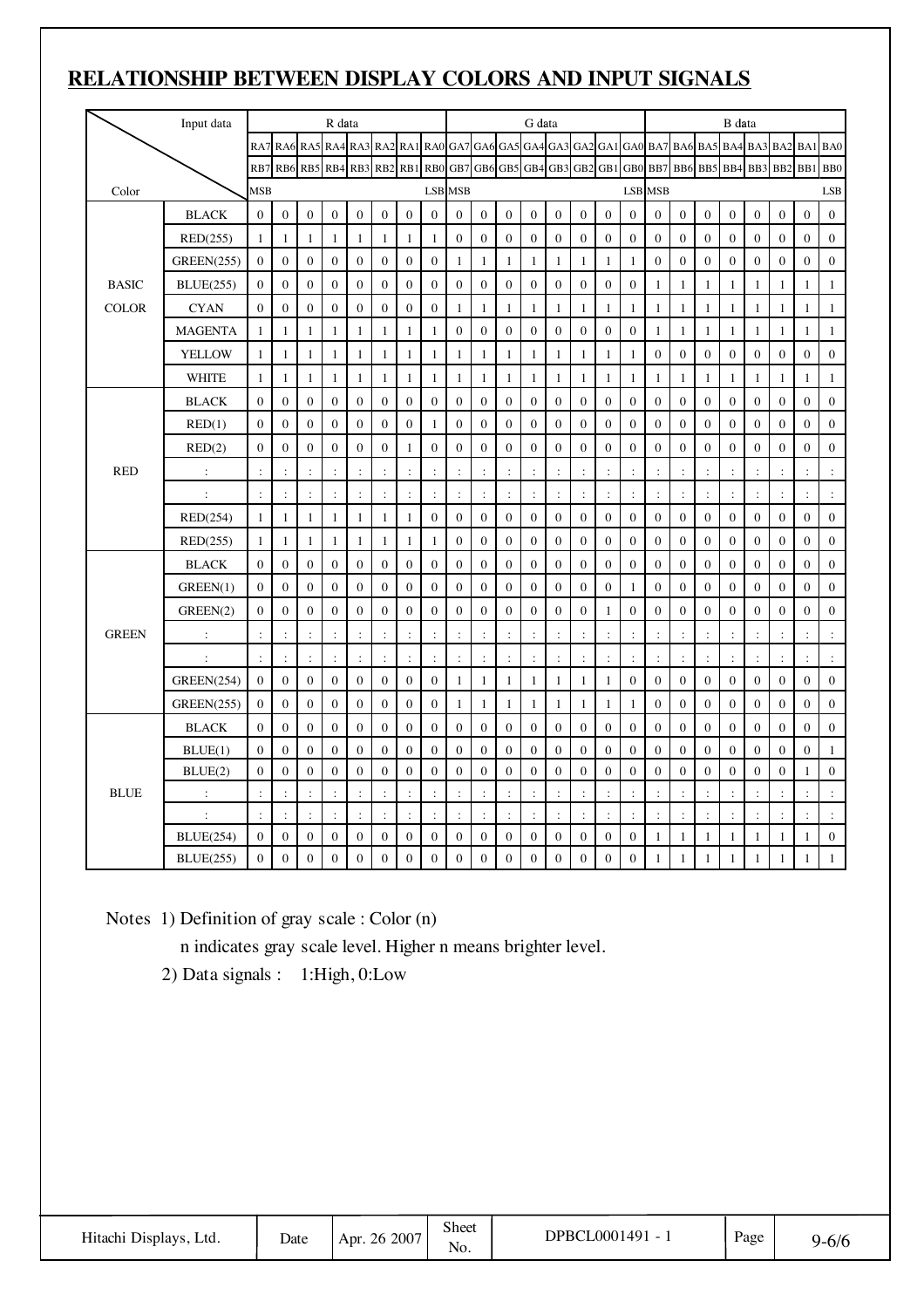### **6. TIMING DIAGRAMS OF INTERFACE TIMING**

6.1 Timing diagrams of interface signal

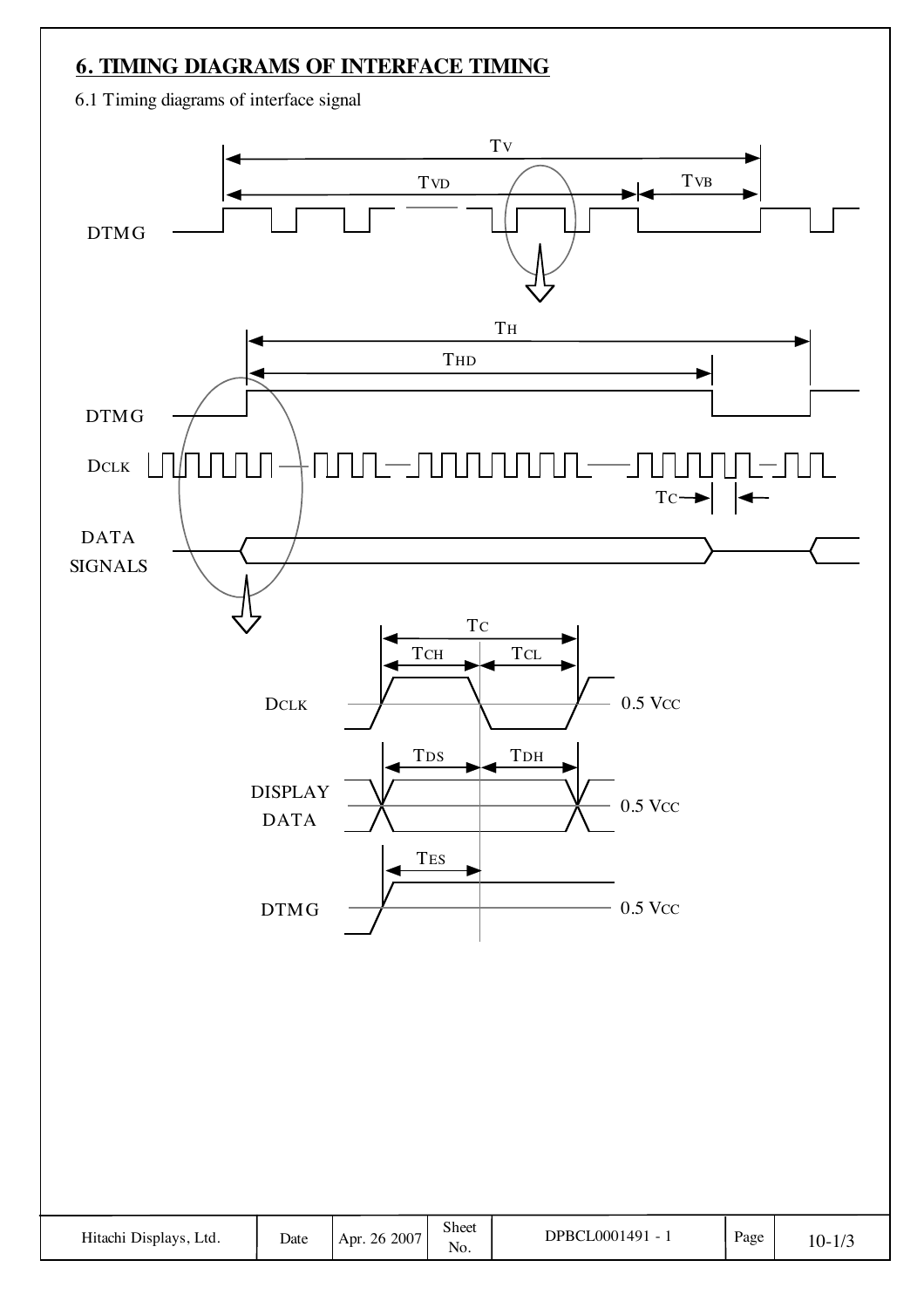#### 6.2 Timing Parameters

#### 2pxl/clk

| <b>SIGNAL</b>                          | <b>ITEM</b>              | <b>SYMBOL</b>          | MIN.           | TYP. | MAX.                     | <b>UNIT</b> | <b>NOTE</b> |
|----------------------------------------|--------------------------|------------------------|----------------|------|--------------------------|-------------|-------------|
|                                        | Frequency                | 1/Tc                   | 40             | 67.5 | (81)                     | <b>MHz</b>  |             |
| Clock                                  | High Time                | TCH                    | 4              |      |                          | nsec        |             |
|                                        | Low Time                 | <b>T</b> CL            | 4              | Ξ.   |                          | nsec        |             |
| Data                                   | Setup Time               | <b>T</b> <sub>DS</sub> | 4              |      |                          | nsec        |             |
|                                        | Hold Time                | <b>T</b> <sub>DH</sub> | $\overline{4}$ |      |                          | nsec        |             |
| <b>DTMG</b>                            | Setup Time               | <b>TES</b>             | $\overline{4}$ | -    | $\overline{\phantom{0}}$ | nsec        |             |
|                                        |                          |                        | (15.9)         | 16.7 | (17.5)                   | msec        |             |
| Frame Frequency                        | Cycle                    | Tv                     | 1203           | 1203 | (1270)                   | lines       |             |
|                                        | Display Period           | <b>T</b> <sub>VD</sub> | 1200           | 1200 | 1200                     | lines       |             |
| <b>Vertical Active</b><br>Display Term | Vertical Blank<br>Period | <b>T</b> <sub>VB</sub> | 3              | 3    | (70)                     | lines       |             |
| One Line<br>Scanning Time              | Cycle                    | Tн                     | 840            | 936  | (1080)                   | clocks      |             |
| Horizontal Active<br>Display Term      | Display Period           | <b>THD</b>             | 800            | 800  | 800                      | clocks      |             |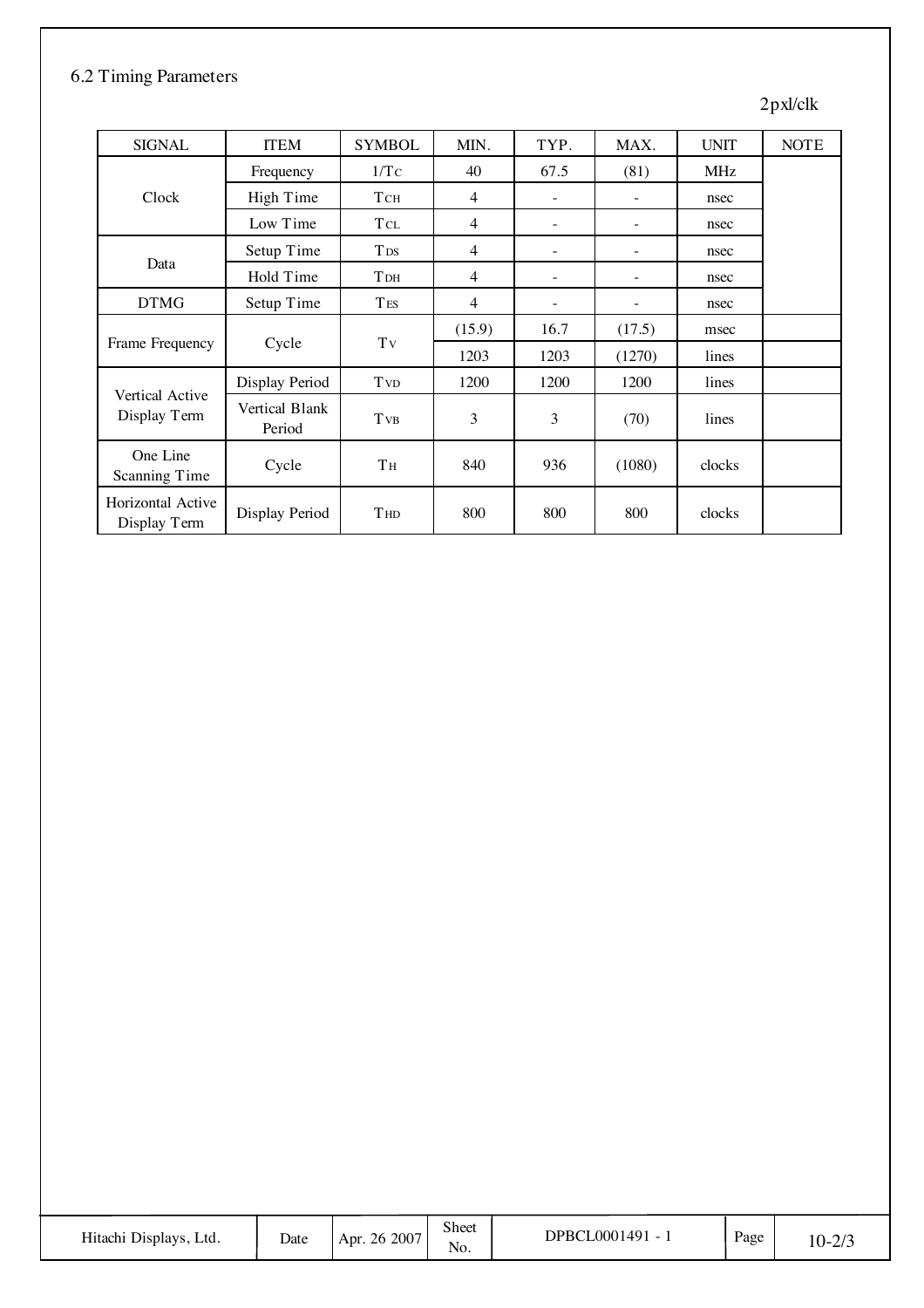### **6.3 TIMING BETWEEN INTERFACE SIGNALS AND POWER SUPPLY**



Timing of power supply voltage and input signals should be used under the following specifications.

> $0 \text{ms} \leq \text{TPR} \leq 10 \text{ms}$  $10\text{ms} \leq \text{TDR} \leq 50\text{ms}$  $0 \text{ms } \leq \text{TDF } \leq 50 \text{ms}$  $\text{TIN} \geq 1s$ TBR  $\leq 500$ ms TBF  $\leq 100$ ms

| Hitachi Displays, Ltd. | Date | Apr. 26 2007 | <b>Sheet</b><br>No. | DPBCL0001491 - | Page | $10 - 3/3$ |
|------------------------|------|--------------|---------------------|----------------|------|------------|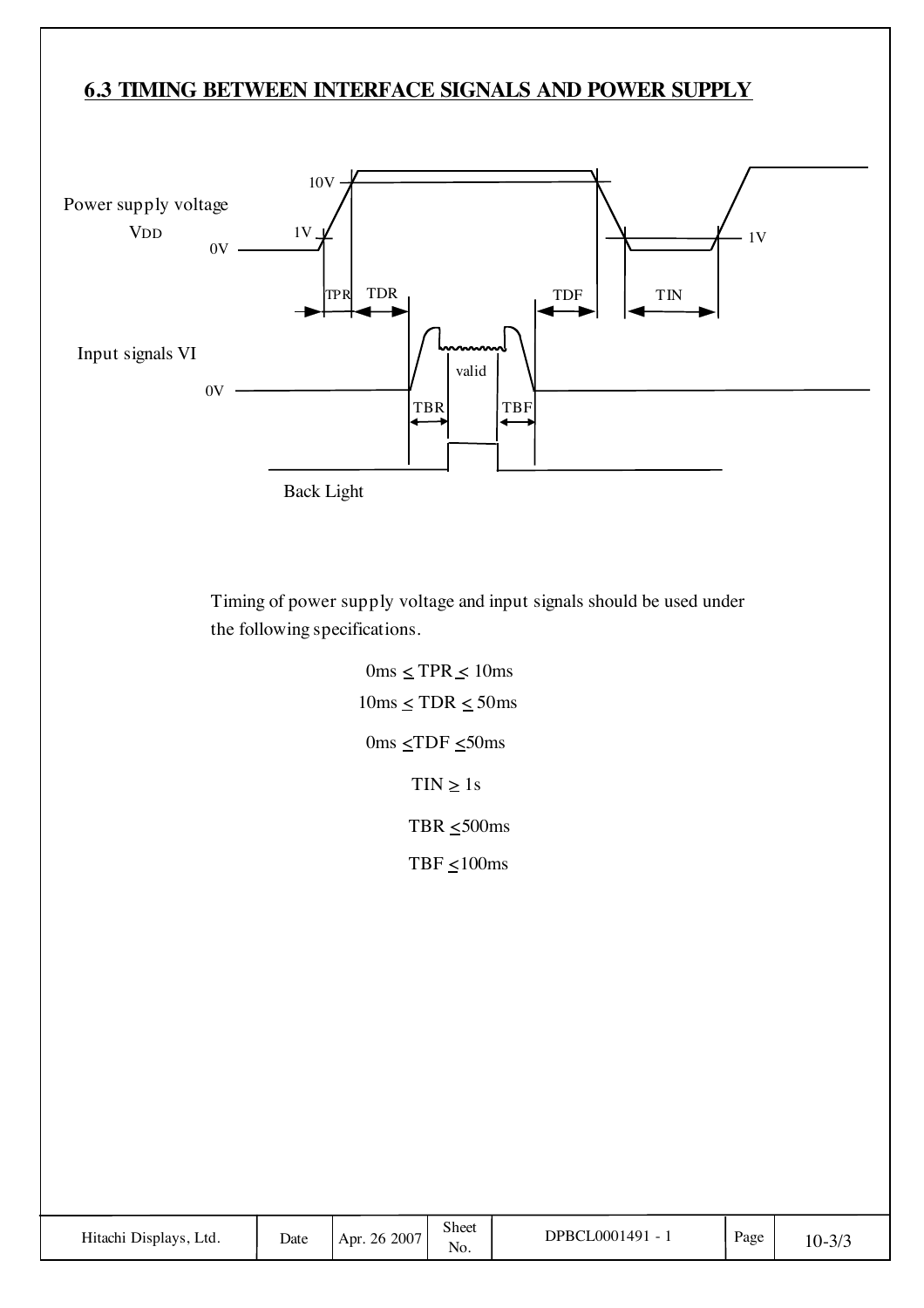